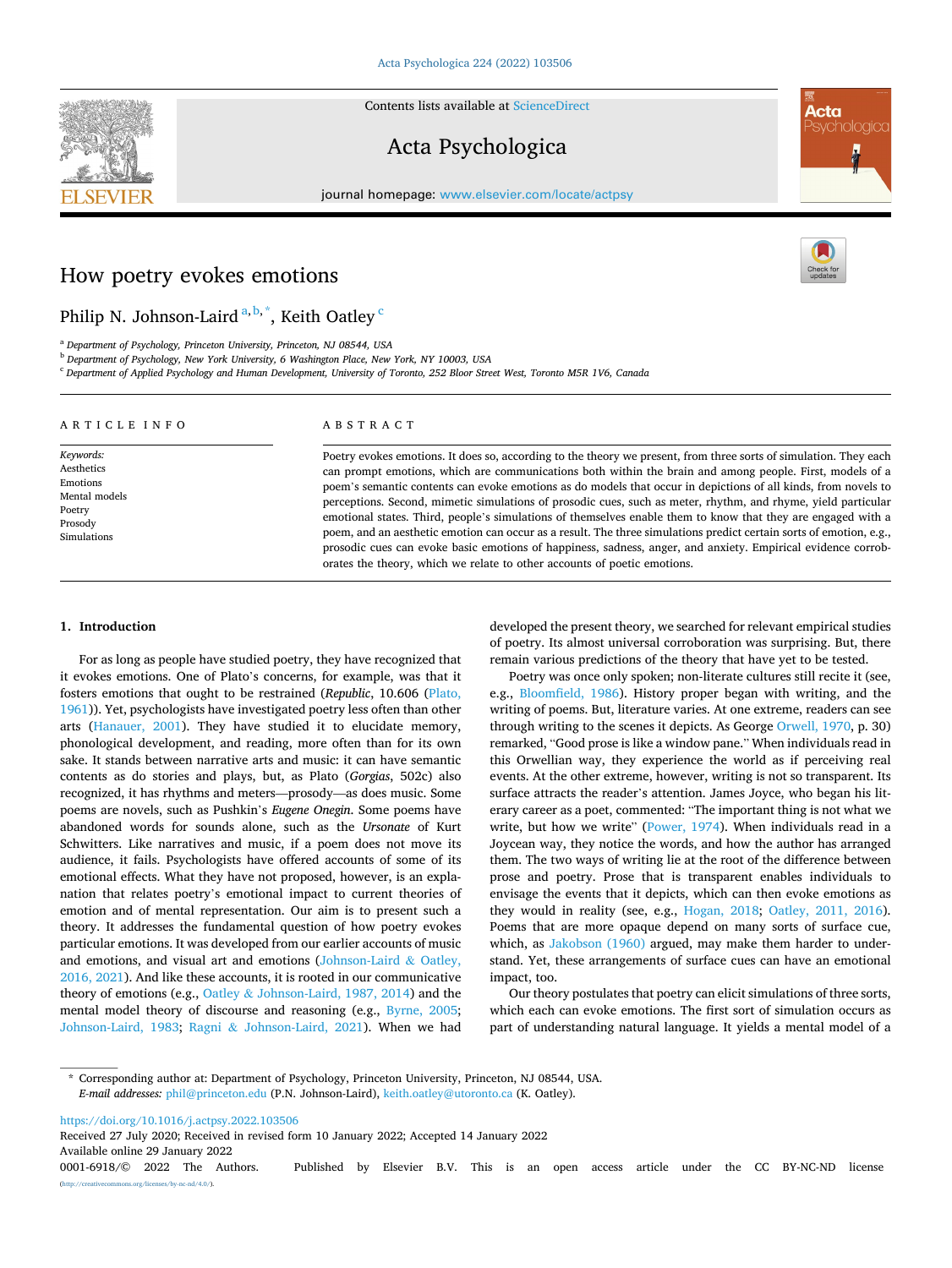situation—a view through the window pane—and events there can evoke emotions from prose or poetry. The comprehension of poetry can be challenging because it uses figures of speech, or "tropes," which call for special processes of interpretation. The second sort of simulation is almost unique to poetry. Its *prosody* elicits a simulation in which meter, rhythm, and rhyme, evoke emotions by mimicking the characteristics of people in emotional states—music and abstract art use a similar method (Johnson-Laird & [Oatley, 2016, 2021](#page-10-0)). Prosodic cues can amplify the emotion that the poem's contents prompt, or they can conflict. A dirge written in jolly rhymes and alliterations creates mixed feelings. It may fail as a work of art. The third sort of simulation relies on your access to a model of yourself. It enables you to realize that you are engaged with a poem: you are aware that you are enjoying it, or not, as may happen with a jolly dirge. And it also enables you to evaluate it, and sometimes to experience an aesthetic emotion. Simulations are not the only processes that evoke emotions from poetry. If you witnessed Allen Ginsberg reciting his poem, *Howl*, you may have associated emotions from this experience to the poem, just as ceremonial music can elicit your extramusical but associated emotions [\(Johnson-Laird](#page-10-0) & Oatley, 2021). Likewise, critics and listeners project semantic content onto music, which can elicit emotions of its own. One critic, for instance, referred to the start of the recapitulation in the first movement of Beethoven's *Ninth Symphony*, as expressing "the throttling murderous rage of a rapist". Other critics projected other interpretations (see the analysis in [John](#page-10-0)son-Laird & [Oatley, 2016\)](#page-10-0). A similar projection from emotions evoked outside a poem may occur on reading it. If you know that Keats'[s \(1816-](#page-10-0)  [20\)](#page-10-0) sonnet, *Bright Star* reflects his unconsummated passion for Fanny Brawne, your projection of this knowledge onto the poem may evoke emotions that would not occur otherwise. We say no more about emotions that result from associations or projections, because these mechanisms are not unique to poetry.

This simulation theory is—to use Marr'[s \(1982\)](#page-10-0) terms—at the *computational* level: it concerns what the brain computes. It has implications for the *algorithmic* level, which explains how such processes are carried out. But, because no algorithmic theory yet exists, its implications for the *wetware* level (neuroscience) are restricted to localizing various processes in particular regions in the brain (e.g., [Jacobs, 2015](#page-10-0)).

The article begins with the precursors to the theory: the nature of poetry, the communicative theory of emotions, and the theory of mental models as simulations. It describes the three sorts of simulation: of contents, of prosody, and of the self. Prosody is a focus, because of its particular relation to poetry, and its simulation yields novel predictions about basic emotions. Finally, the article relates the simulation theory to other accounts of poetry and emotion.

# **2. Precursors to the theory**

## *2.1. The nature of poetry*

Poetry has no neat definition—no general truth that applies to all and only poems. As we have already mentioned, not all poems are even in a natural language. Poems do, however, have several typical characteristics. One is metaphor [\(Holyoak, 2019,](#page-10-0) p. 2). A metaphor such as Auden's:

## He was my North, my South, my East and West

is more powerful than a simile, which only likens one thing to another. In its literal interpretation, the metaphor is false, but it establishes a new concept of which its subject is an instance—he was a person who bounded another's life. Likewise, Shakespeare's metaphor from Sonnet 18:

#### But thy eternal summer shall not fade

invokes the concept of a desirable aspect—beauty, in this case—that endures despite time (for contrasting views that nevertheless share this idea of metaphor, see, [Glucksberg, 2001](#page-10-0); Lakoff & [Turner, 1989\)](#page-10-0). Metaphors are not special to poetry, and not all poems are centered on them, and some contain none, e.g., Sparrow's poem below. But, many – perhaps most – do, and poems are a major source of novel metaphors that enter the language, e.g., "climate of opinion" which Auden wrote in his poem in memory of Freud; the phrase peaked later (see Google ngram). Other tropes are abundant in poetry, but again no-one knows whether they evoke emotions in ways that would not occur outside poems.

Another characteristic of poetry is brevity. Most lyric poems are short and contain fewer words than stories do. Lydia [Davis \(2010\)](#page-9-0) and other recent authors have written stories as short as the briefest verse: they could be poems, because the genre has no precise border. But, even the longest epic poems are shorter than some novels: Proust'[s \(1913-1927\)](#page-10-0)  *A* la recherche du temps perdu (In search of lost time) is longer than Pushkin'[s \(2008\)](#page-10-0) *Eugene Onegin* by an order of magnitude. So, why are so many poems brief? One of their aims appears to be to compress the expression of emotions into as succinct a form as possible. They can, as we will see, express a complex emotion in a way that seems beyond narrative prose. Part of their capacity to do so is prosody.

Two characteristic aspects of the prosody of many poems are meter and rhyme. Consider this clerihew [\(Bentley, 2014](#page-9-0)), a form of light verse that mocks the famous:

Sir Christopher Wren Said, "I am going to dine with some men". "If anybody calls" "Say I am designing St. Paul's."

It is doggerel, but it has rhymes. Remove them, and the wit disappears along with the poem itself:

Sir Christopher Wren Said, "I am going to dine with some colleagues. If anybody wants me, Say I am designing St. Paul's".

Another characteristic of poetic prosody is the existence of traditional forms. Some forms depend on the repetition of words (the sestina) or of complete lines (the villanelle). Repetition is also a primary component of musical form in symphonies, sonatas, and other sorts of composition. Why should a poem in the form of a villanelle, such as Dylan Thomas's *Do not go gentle into that good night* contain repetitions of that line, or Elizabeth Bishop's *One Art* repeat the line: "The art of losing isn't hard to master"? If a speaker keeps telling you the same thing, you infer that it is important. It may not communicate a particular emotion, but it arouses your attention and the repeated line may lodge itself in your memory. That, perhaps, is why the villanelle has lasted over five hundred years.

A common characteristic of poems is their purpose. The majority of them seek neither to instruct nor to persuade but instead to induce reflection (cf. Schank & [Berman, 2002\)](#page-11-0). But some do offer directives, such as Virgil's *Georgics*, Pope's admonitions to aspiring poets (see below), and from over a century ago Kipling's advice to *The young British soldier*, which has acquired an ironic pertinence:

When you're wounded and left on Afghanistan's plains, And the women come out to cut up what remains, Jest roll to your rifle and blow out your brains An' go to your Gawd like a soldier.

Most poems, however, exist only for us to enjoy and to reflect on. And empirical evidence supports this role for literary art [\(Djikic et al., 2012](#page-9-0); Djikic & [Oatley, 2014\)](#page-9-0). In his poem *In memory of W. B. Yeats*, [Auden](#page-9-0)  [\(1977\)](#page-9-0) perhaps overstates the case: "Poetry makes nothing happen," because Yeats himself in a late poem, *Man and the echo*, mused:

Did that play of mine send out certain men the English shot?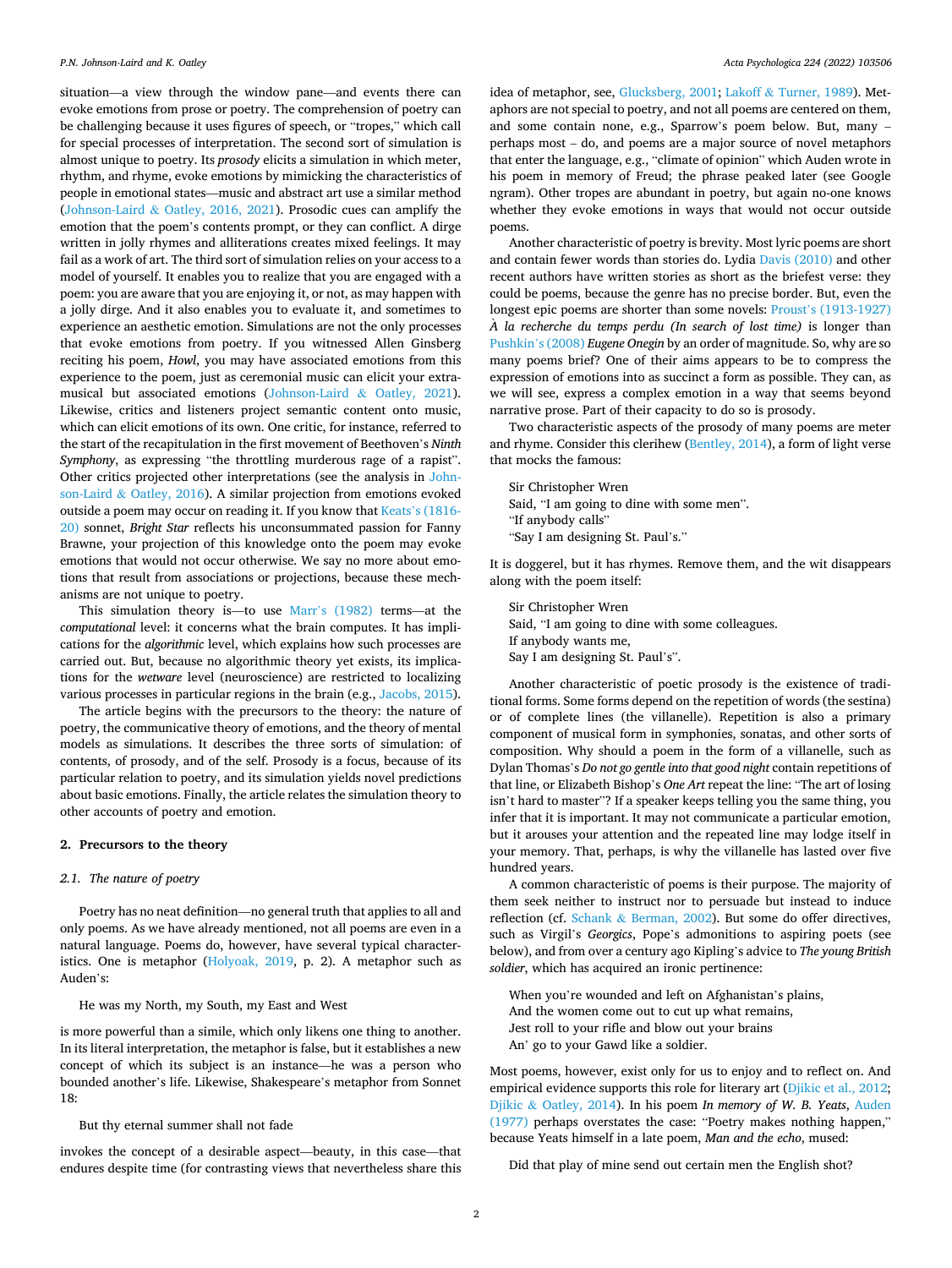#### <span id="page-2-0"></span>**Table 1**

Basic Emotions: the cognitive evaluations and consequences for those that are free-floating, and the objects and consequences in plans and actions for those with known objects.

| Basic emotions: free-<br>floating        | Cognitive evaluations in<br>relation to goals                        | Cognitive consequences in<br>actions             |
|------------------------------------------|----------------------------------------------------------------------|--------------------------------------------------|
| Happiness<br>Sadness<br>Anger<br>Anxiety | <b>Success</b><br>Loss, separation, failure<br>Obstruction<br>Threat | Continue<br>Do nothing<br>Aggress<br>Find safety |
|                                          |                                                                      |                                                  |
| Basic emotions: with<br>known objects    | Individual objects                                                   | Cognitive consequences in<br>plans and actions   |
| Love                                     | Partner, offspring, person,<br>or entity                             | Courtship, nurture, care                         |
| Hate                                     | Person or entity                                                     | Neglect, harm                                    |
| <b>Boredom</b>                           | Person, entity, situation                                            | Leave, ignore, seek change                       |

Poems can be at the extremes of Orwellian or Joycean writing. There are poems of ideas and poems of sounds. A poem that expresses just an idea is [Sparrow](#page-11-0)'s (2005) last word:

This poem replaces all my previous poems.

It could be a work of conceptual art akin to one of Robert Barry's images. And, like works of the Language School of poets, such as Charles Bernstein, it blurs the distinction between prose and poetry. In contrast, as Valéry (1977, p. 147) recounts, when the painter Degas told Mallarmé that he was full of ideas for poems, the latter replied, "one does not make poetry with ideas, but with *words*". Indeed, the words in Mallarmé's Symbolist poems can be hard to construe, such as his *L'Après-midi d'un Faune* (The Afternoon of a Faun). Its opening lines are:

Ces nymphes, je les veux perpétuer. Si clair, Leur incarnat léger, qu'il voltige dans l'air Assoupi de sommeils touffus. (These nymphs, I would perpetuate them. So bright Their crimson flesh that hovers there, light In the air drowsy with dense slumbers.)

It is the sonorous syllables and their vague dream-like images that move us—just as Debussy's eponymous composition does.

Words matter. One word can be substituted for another in a poem *salva veritate,* but not with impunity. The opening couplet of verse XXV of Keats's *The Eve of St. Agnes* is:

Full on this casement shone the wintry moon, And threw warm gules on Madeline's fair breast.

We can translate these lines into modern English:

The winter moon shone fully on this window, and cast a rosy glow on Madeline's beautiful chest.

The original's archaic language has a romantic aura; the modern version is bathetic.

In summary, poems vary in the relative importance of their ideas and words. Typical poems embody metaphors, they are succinct, they have meter, rhythm and rhyme, and they have no extra-literary goals. And all these features seem to help them to evoke emotions.

### *2.2. The communicative theory of emotions*

Cognitive accounts of emotions fall into two main families. One family goes back to [Kant, 1951](#page-10-0) and treats emotions as based on

dimensions such as degree of arousal and of pleasure-displeasure [\(Rus](#page-11-0)[sell, 2003\)](#page-11-0). The other family goes back to [Darwin, 1965](#page-9-0) and treats each basic emotion as having a distinct function, expression and behavior, and evolutionary advantage (cf. [Menninghaus, 2019](#page-10-0); [Simon, 1967](#page-11-0)). The communicative theory is in this Darwinian family. It postulates that emotions are signals that differ in their aims (Oatley & [Johnson-Laird,](#page-10-0)  [1987, 2014](#page-10-0)). These signals occur among members of the same species, but they also have corresponding signals in the brain to prepare individuals for a relevant course of action or inaction (see also [Frijda,](#page-10-0)  [2007\)](#page-10-0). Emotions are thus a meeting place for subjective feelings, somatic responses, and bodily actions. And they vary in degree. In humans, they are founded on the same basic emotions that occur in other social mammals: happiness, sadness, anger, and anxiety. You can experience them without knowing their specific cause; they can be free-floating and the bases of moods. But you can also experience them with complete awareness of their cause or object. Indeed, certain basic emotions such as love, hate, and disgust, cannot be experienced except in relation to known objects. Table 1 summarizes the basic emotions, both those that can be free-floating but may not be, and those that must have known objects: it presents the typical cognitive evaluations evoking them, and the typical actions and plans they inspire.

One striking corroboration of basic emotions occurs in psychological illnesses. Most individuals who suffer from them can recall their onset, and the particular emotion that they experienced [\(Johnson-Laird et al.,](#page-10-0)  [2006\)](#page-10-0). It is almost always a basic emotion; and the only exception is that a few patients report feeling guilt. Another corroboration occurs with music. Associations and projections aside, pure music evokes only free-floating basic emotions, or mixtures of them ([Johnson-Laird](#page-10-0)  $\&$  Oatley, [2008\)](#page-10-0).

Humans have complex emotions, too. Their emotional foundation is a basic emotion, but one that is integrated with semantic content ([Oatley](#page-10-0)  & [Johnson-Laird, 1987\)](#page-10-0)—a conjecture of the original communicative theory that more recent fMRI studies corroborate (Pessoa & [Pereira,](#page-10-0)  [2013\)](#page-10-0). Complex emotions are commonplace in daily life, and fictional works can evoke them too. Typical examples are pride—a happiness in oneself; sympathy—sorrow in another's situation; and jealousy—anger or anxiety at an interloper in a sexual or social relationship.

#### *2.3. Models as simulations*

[Craik \(1943\)](#page-9-0) proposed that the mind constructs small-scale models of the world, where a model has the same input and output as what it represents. So, Kelvin's tidal predictor is a model of the tides, though its system of pulleys is remote in structure from the sea, moon, and earth. Mental models of events can be run faster than those in real time in order to assess the outcomes of putative decisions, and in this way can lead to prudent choices. The present simulation theory adopts the same idea, but with two significant changes. First, its models are iconic insofar as possible, that is, unlike the tidal predictor, their structure corresponds to the structure of what they represent. Second, contrary to Craik's claim that human reasoning depends on verbal rules (ibid., p. 78), the simulation theory pushes his account one step further: the comprehension of discourse yields models on which reasoning itself is based ([Johnson-](#page-10-0)[Laird, 1983](#page-10-0)).

If readers are unfamiliar with the more recent model theory, we can illustrate it with a simple example. Imagine a toy railway track that runs from left to right, and that has a single siding in the middle, which is entered from the left, and exited to the left. A train with four cars stands in this order, ABCD, at the left-hand end of the track. Now, try to envisage the consequences of the following actions on this train:

#### Move all the cars onto the siding.

As long as there is at least one car on the siding, move one car off the siding to the left track and then over to the right track.

What is the resulting order of the cars on the right track? Adults and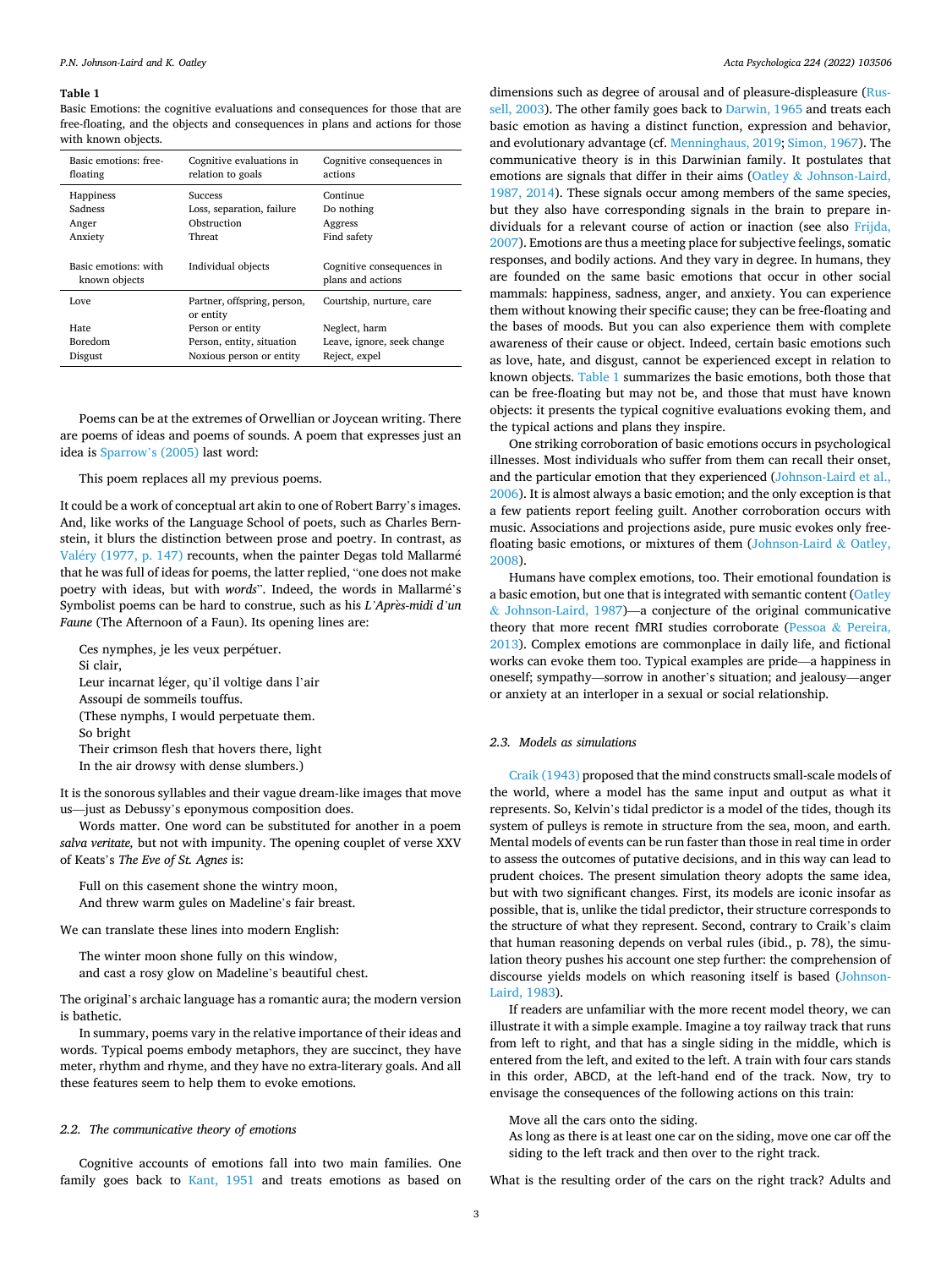children who know nothing of programming can carry out this task and other more complicated re-orderings too [\(Khemlani et al., 2013](#page-10-0)). The correct answer is that the cars on the right track are now in the reverse order: DCBA. If you disagree with the answer, here is a sequence of diagrams—akin to those in a computer program that implements the theory, and that devises its own programs to solve re-orderings (see mAbducer at [modeltheory.org](http://modeltheory.org)). The diagrams illustrate the iconic nature of a kinematic mental model. The starting situation is:



As you understand each move, you can carry it out on your mental model of the railway:



Moves 2 and 3 are repeated in a loop until all the cars have left the siding, which is now empty:



Loops of this sort can compute the values of any recursive function, and so they are the basis of computation ([Johnson-Laird et al., 2021\)](#page-10-0). Individuals envisage their consequences in the same temporal order as actual moves of the cars, and so they are building a kinematic model of the sequence of moves. This account contrasts with the idea that reasoning depends on extracting the logical structures of sentences and applying formal rules of inference to them (e.g., [Rips, 1994](#page-11-0))—an idea that dominated the psychology of reasoning for much of the twentieth century.

The example illustrates how mental models can be the output of comprehension and the basis for deductive reasoning. To establish these claims, however, called for many experiments. One corroboration of iconicity is mental rotation: individuals envisage rotating three-dimensional objects just as readily in depth as in the plane of the picture depicting them (Metzler & [Shepard, 1982](#page-10-0)). Another corroboration of iconicity is that when ten-year old children carry out rearrangements of trains, they make many gestures analogous to actual moves of the cars. Gestures are outward aids for inward kinematics, because when children are prevented from gesturing, their performance suffers in a reliable way [\(Bucciarelli et al., 2016\)](#page-9-0). Experimental research has made a similar case for iconic models as a result of understanding discourse (e.g., [Johnson-Laird, 1983\)](#page-10-0), and as a platform for reasoning of all sorts—deductions (Byrne & [Johnson-Laird, 2019\)](#page-9-0), inferences about possibilities (Ragni & [Johnson-Laird, 2021](#page-10-0)) and probabilities ([Khemlani et al., 2015](#page-10-0)), and abductions [\(Johnson-Laird et al., 2021\)](#page-10-0). Not everything, however, can have an iconic representation. Negation, permissibility, and truth, need symbolic representations that access their meanings.

Students of discourse have proposed many variants of 'situation' models, not all of which are iconic (e.g., Glenberg & [Kaschak, 2002](#page-10-0); Kintsch & [van Dijk, 1983](#page-10-0); [Zwaan, 2016](#page-11-0); Zwaan & [Radvansky, 1998](#page-11-0)). These accounts allow for embodied cognition and sensory-motor simulations. But, these theories and the iconic theory of mental models have been quite isolated from one another. For instance, a recent paper claimed: 'Most studies on mental simulations have used the sentencepicture verification tasks to examine whether single object properties are simulated during language comprehension' ([Hoeben Mannaert](#page-10-0)  [et al., 2020\)](#page-10-0). Yet, iconicity and kinematics are crucial. They enable

models to underlie visual, auditory, and other images. And they yield inferences as emergent consequences of premises, which otherwise would be intractable logical deductions [\(Johnson-Laird, 1983](#page-10-0), p. 250 et seq.). Hence, a need exists for a rapprochement between situation models and mental models (see also [Garnham, 2021\)](#page-10-0).

When a poem is written in a natural language, its comprehension depends on a compositional semantics: the meanings of clauses and sentences are composed from the meanings of their constituents using the syntactic relations among them as a recipe—all the way down to the meanings of atomic morphemes. Special processes are needed to interpret novel metaphors and other tropes. The resulting meaning in an intensional representation is used to construct a mental model of the situation or to update an existing model. The process has been implemented in computer programs for various aspects of natural language and reasoning (available at<https://www.modeltheory.org>).

The opening lines of T. S. Eliot's *The love song of J. Alfred Prufock* can elicit a visual image:

Let us go then, you and I, When the evening is spread out against the sky Like a patient etherized upon a table

The clauses elicit a representation of their meaning. The trope in the second line makes no sense in a literal interpretation, but implies that the signs of evening such as the clouds around a setting sun are spread out across the sky. It is this spread to which the simile in the third line refers. The resulting intension yields a model that can be realized in a visual image. We now turn to the first kind of mental simulation in poetry that evokes emotions.

#### **3. The first simulation: contents**

When people read a story, they construct a kinematic model of the scenes and events that it depicts. Characters are central (Garnham, [2021\)](#page-10-0), and novels and other narratives can evoke emotions, much as if readers were experiencing the events for themselves (see, e.g., [Oatley,](#page-10-0)  [1994, 2004, 2011\)](#page-10-0). So, readers experience basic and complex emotions, and can have sympathy for characters and empathize with them [\(Cup](#page-9-0)[chik et al., 1998\)](#page-9-0). Models of the contents of many poems evoke basic emotions. Gerard Manley Hopkins in *Pied Beauty* evokes joy in the dappled nature of the world—a poem likely to elicit visual imagery from a model of its contents. Shakespeare's *There is a willow grows aslant a brook* evokes sadness for the tragic death of Ophelia in *Hamlet*. The auditory and visual imagery of the drumming soldiers in Auden's *O what is that sound which so thrills the ear* starts by evoking apprehension, but the emotion slowly builds into empathic terror as readers realize that the marching army is coming for the narrator's spouse. Likewise, it is difficult not to read Adrian Mitchell's excoriation of a British politician (*Lord Home The Foreign Secretary*) without stirrings of anger, and D. H. Lawrence's disdain in *How beastly the bourgeois is* spills over into disgust: "like a fungus, living on the remains of bygone life".

The contents of poetry can create complex emotions too. In Yeats's *Easter 1916*, the poet confronts his own feelings about the Irish nationalists whose attempted revolt the British crushed without mercy. Yeats disliked violence. He had thought little of the leaders of the rebellion and despised at least one of them. But, their peremptory execution by firing squad was an enormous shock, and, as he wrote:

All changed, changed utterly: A terrible beauty is born.

If [Yeats \(1999\)](#page-11-0) in his *Autobiographies* had described this transformation in his feelings, he could hardly have evoked so powerful an emotion in so few words. The poem succeeds, because it binds together his early reactions towards the leaders, his feelings for Ireland, and the sacrifice that changed everything—Ireland became the first country to exit the British Empire.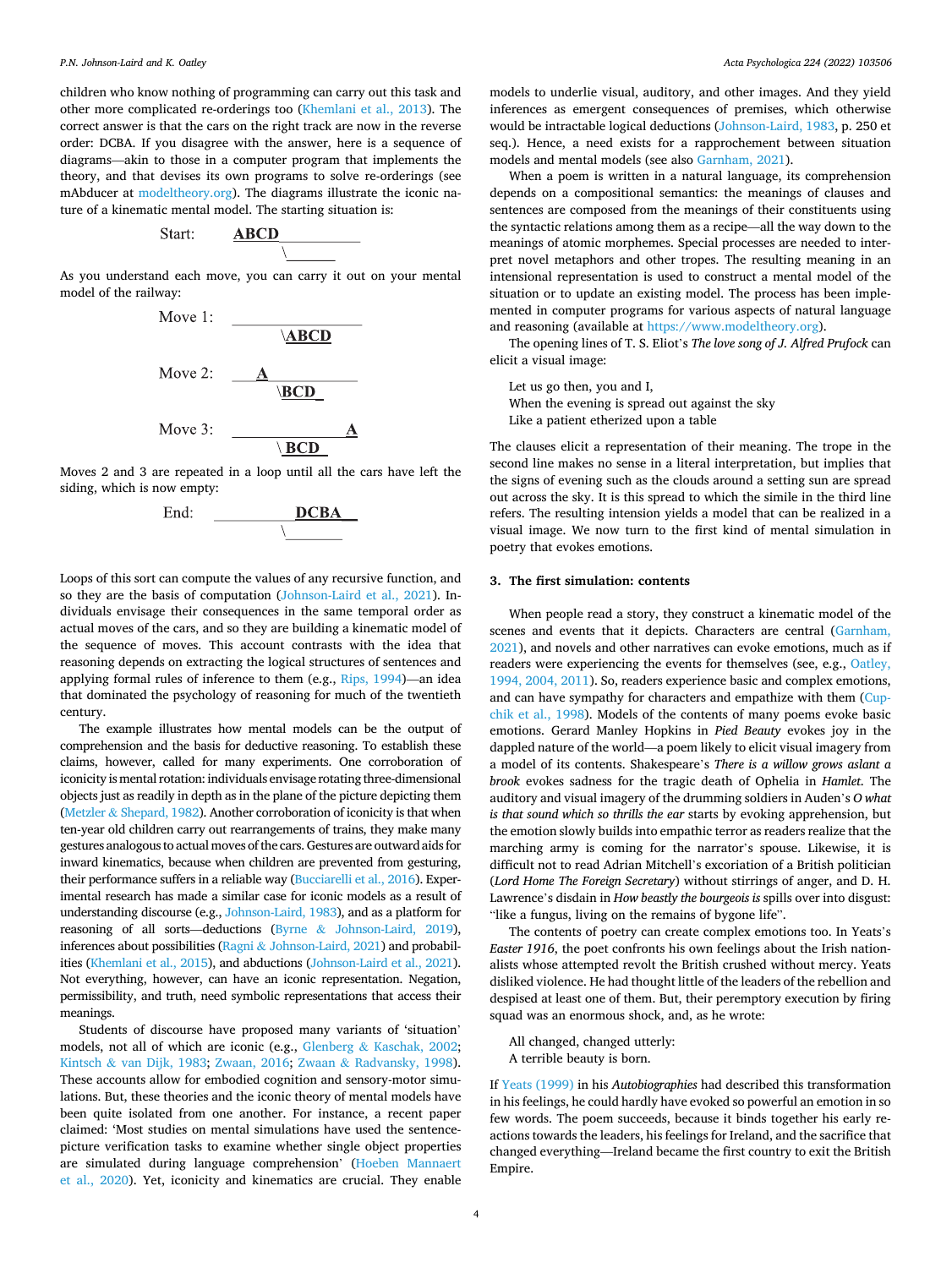Some contents evoke emotions at one remove. T. S. [Eliot \(1921\)](#page-9-0)  wrote:

The only way of expressing emotion in the form of art is by finding an 'objective correlative'; in other words, a set of objects, a situation, a chain of events which shall be the formula of that particular emotion; such that when the external facts, which must terminate in sensory experience, are given, the emotion is immediately evoked.

Eliot's example is of how Shakespeare conveys Lady Macbeth's state of mind as she sleepwalks. In her obsessive attempts to clean her hands of the blood she imagines to be on them, she reveals her guilt in murder—a guilt that leads to growing insanity. Her state of mind is not described, but rather the audience infers it from her words and actions as she sleepwalks. The use of an objective correlative, however, is common to all narrative arts. And it is just one way to communicate what an individual is feeling.

In lyric poems, as their musical origin suggests—songs sung to the accompaniment of a lyre—poets often tell us what they are feeling. An example is this fragment from [Sappho, circa 550 BCE/1993](#page-11-0), p. 78). The first three lines are Sappho's words to the Greek goddess of love, Aphrodite, about her latest lover's rejection, and the lines that follow are the goddess's reply:

… you [Aphrodite] … asked me what had gone wrong this time why was I begging, and what in my demented heart, I wanted most "Who shall I persuade this time to take you back, yet once again, to her love; who wrongs you Sappho? For if she runs away, soon she shall run after, if she shuns gifts, she shall give, if she does not love you, soon she shall even against her own will." The poet expresses her emotion, and sends herself up a little in the goddess's sardonic reply.

Neither prose nor poetry can easily create certain complex emotions. Readers can empathize, say, with Marcel's jealousy for Albertine when she goes out without him (in Proust's *A* ` *la recherche du temps perdu)*, but they probably don't feel jealous of her themselves. They might feel embarrassed on behalf of the poet, on reading William McGonagall's laughable *The Tay Bridge Disaster*, but hardly embarrassed in themselves. Jealousy and embarrassment depend on your relations to others, as simulated in a model of yourself. They are self-conscious emotions. Prose or poetry often elicits memories of events that you have experi-enced and the emotions that they aroused (see [Oatley, 2011](#page-10-0)), but, while reading, you may not always feel the self-conscious emotions of a character or author. Yet, as we argue later, aesthetic emotions do depend on self-awareness.

One final point about models of content is that a lyric poem, if it is to succeed, must be open to an intuitive understanding: its mental model should suffice to evoke emotion. But, other genres call for a closer reading. When readers first encounter a poem such as *Easter 1916*, they may find it hard to understand. What helps, of course, is familiarity with the pertinent historical events. Poetry can exploit difficulty ([Eliot,](#page-10-0)  [1932\)](#page-10-0), deliberate ambiguity ([Empson, 2004\)](#page-10-0), and literary tropes ([Oat](#page-10-0)[ley, 2002](#page-10-0)). Individuals may need to re-read, to go beyond their intuitive understanding to deliberate on the basis of fully explicit models embodying their knowledge, and to explore alternative interpretations. An experimental study has confirmed that the *contents* of poems without their accompanying prosody can excite emotions [\(Menninghaus et al.,](#page-10-0)  [2017\)](#page-10-0). And, as the next section shows, the simulation theory predicts that prosody has its own ways to evoke emotions.

# **4. The second simulation: prosody**

In the normal comprehension of language, people soon forget the words and syntax of sentences (e.g., Johnson-Laird & [Stevenson, 1970](#page-10-0)). They are Orwellian in their understanding and retain just a model of the situation (e.g., [Garnham, 1987](#page-10-0)). With sensible poetry, as with all literary art, they also simulate situations. But the simulation theory predicts that in a poem the choice of words, their arrangement, and the phonological cues in its prosody, can also focus attention on the surface of sentences, and turn readers into Joycean readers. The text itself becomes memorable: Auden remarked that poetry is 'memorable speech' [\(Auden](#page-9-0) & [Garrett, 1935](#page-9-0)). A poem can therefore arrest the normal rapid decline in memory for surface detail (Tillmann & [Dowling, 2007](#page-11-0)). And the focus on words and prosody leads readers to simulate the emotions and state of mind that the poem is constructed to convey—sometimes the poet's, sometimes a character's, sometimes the reader's. The simulation of prosody is akin to simulating, not the scene in a painting, but its style, form, and brushstrokes, to yield a model of the emotions lying behind their creation (Freedberg & [Gallese, 2007;](#page-10-0) [Johnson-Laird](#page-10-0) & Oatley, [2021\)](#page-10-0). In the last century, prosody was shown to evoke emotions ([Hevner, 1937](#page-10-0)). In the present century, this finding has been corroborated (see [Kraxenberger et al., 2018\)](#page-10-0). We examine these findings, cue by cue.

Prosody refers to three principal features of poetry: meter, rhythm, and rhyme. The simulation theory treats them all as cues to evoke particular basic emotions. They have analogs in music [\(Menninghaus](#page-10-0)  [et al., 2018\)](#page-10-0)—to the point that some theorists argue for communalities in brain localization and function (e.g., [Lerdahl, 2001](#page-10-0)). These prosodic cues are also exploited in care-givers' talk to infants, in prayers, and in other social rituals. Until late in the nineteenth century, they were ubiquitous in European poetry, and then free verse supplanted them, though poets still use prosody. To understand its cues, we need to make a detour into music and speech.

#### *4.1. Meter and rhythm in music and speech*

Musical meter transforms regular pulses at equal intervals of time into a loop of groups of a small number of them, which are known as "measures" or "bars". Most music is metrical, e.g., a polka has two beats to the measure, a waltz has three, and a march has four. The rhythm of a melody is the sequence of onsets of its notes, some coincide with the beat, but others do not: they occur between beats. In some metrical genres, a musical event in the accompaniment to a melody occurs on every beat, e.g., most jazz and rock, but in others, it does not, and listeners tacitly infer meter from the rhythm of a piece. Meter establishes a hierarchy of subdivisions, i.e., a single beat can in turn be divided into two or three, and so on, over several levels ([Longuet-Higgins, 1987\)](#page-10-0). So, a waltz tends to divide each of its three beats to the measure into two (count: **1** 2, **2** 2, **3** 2), whereas the same six pulses can occur in two beats divided into three (count: **1** 2 3, **2** 2 3). Leonard Bernstein's *I like it here in America* from 'West Side Story' has adjacent measures contrasting these two meters. Composers and improvisers can use meter to vary the predictability of the notes in rhythms and to use syncopations, which are notes that occur before a beat and last through its onset, and similar notes on smaller metrical subdivisions [\(Longuet-Higgins, 1987\)](#page-10-0).

The perception of rhythm can depend on meter, and the perception of meter can depend on rhythm. Rhythm is accordingly a sequence of events, of which their respective onsets are critical. They are what make a children's game viable: one child claps the rhythm of a well-known tune (clapping yields only a sequence of onsets), which the other children have to identify. But, rhythms come in families based on prototypes, which reflect how each onset relates to a metrical division. This hypothesis was borne out in participants' judgments of the similarity of rhythms [\(Cao et al., 2014](#page-9-0)).

Speech consists of vowels and consonants, and a few rare exotica such as vocal clicks. The larynx vibrates and creates a fundamental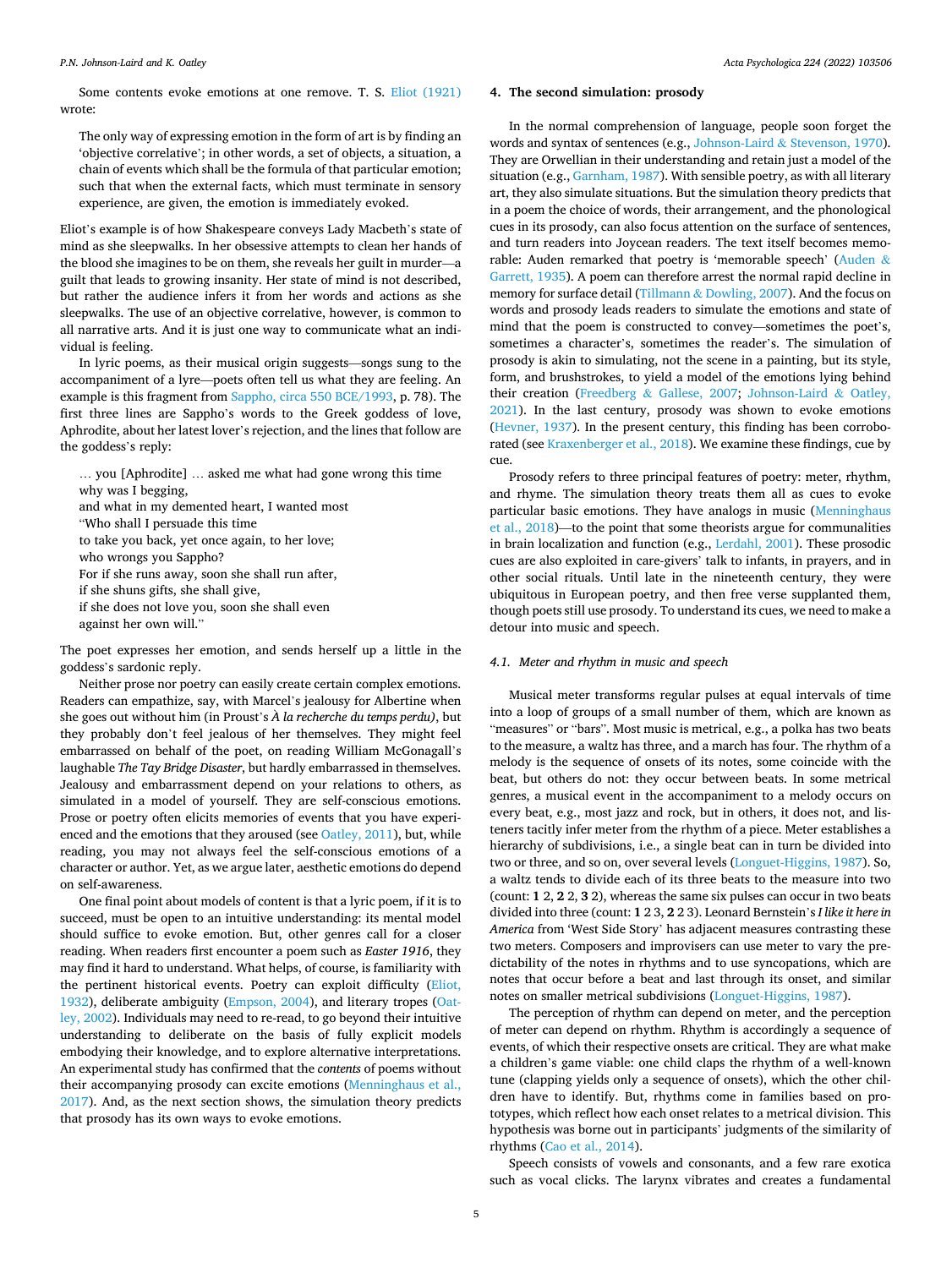pitch—the vibration with the lowest frequency—and a plethora of harmonic overtones, each of a progressively higher pitch but lower loudness, where perceived pitch corresponds roughly to the frequency of the fundamental. Vowels are made up of bundles of adjacent harmonics (integral multiples of the fundamental's frequency), which resonances in the vocal tract amplify. These bundles (or "formants") occur at different pitches, and the lowest two formants usually suffice to distinguish different vowels. The English vowels in these words: "heed", "hid", "head", and "had", have a lowest formant that descends from a relatively high pitch, whereas the vowels in these words "hod", "hoard", "hood", and "who'd", have a lowest formant that is already low in pitch and that descends towards the fundamental pitch. If you say, "who'd heed", you'll notice the rise in pitch.

Consonants result from interruptions to the flow of air. The interruptions can be partial, as in "ss" and "sh" sounds, or complete when the lips close and then open with an explosive release of air, as in "b" and "p". The difference between the latter pair is that the larynx starts to vibrate sooner after the blockage for "b" than for "p". Indeed, a major discovery in phonetics is that the cues to different speech sounds are not distinct like letters in a written word, but overlap in time like strata (see, e.g., [Clark et al., 2007](#page-9-0)).

Speakers and listeners are unconsciously sensitive to many aspects of the articulations of speech sounds. In English, words have stable patterns in stress. Speakers say: **din**ner, not din**ner**, where bold font denotes stress on a syllable. Stress makes for ease of comprehension [\(Cutler](#page-9-0) & [Foss, 1977\)](#page-9-0), and its pattern helps to identify words (e.g., [Rothermich](#page-11-0)  [et al., 2012](#page-11-0)). Naive individuals suppose that stress depends on speaking louder. In fact, it is much more dependent on raising the pitch of the fundamental of the syllable's vowel. Speakers raise this pitch to stress a syllable, or to emphasize a word, as in: "**Who** do you think you are?" To express a great surprise, the fundamental in English can rise by four times its frequency in the preceding syllable—the equivalent of two octaves in music.

#### *4.2. Meter and rhythm in poetry*

In English and other languages such as Dutch and German, stresses tend to come at regular intervals in spontaneous speech. When people have to tap in time to speech, they tend to tap at the onset of the vowel in a stressed syllable ([Allen, 1975\)](#page-9-0). But, in other languages, such as French and Italian, syllables rather than stresses tend to come at regular intervals, or at least to be perceived to do so. In "stressed-timed" languages such as English, poetry favors meters in which each line has a given number of stresses. For instance, the iambic pentameter is a meter of five stresses to the line, as in the opening quatrain of Thomas Gray's *Elegy written in a country churchyard*:

The **cur**few **tolls** the **knell** of **part**ing **day**. The **low**ing **herd** wind **slow**ly **o'er** the **lea**, The **plow**man **home**ward **plods** his **wear**y **way**, And **leaves** the **world** to **dark**ness **and** to **me**.

Every line is made up of five *feet*, each of which has an unstressed syllable followed by a stressed one: da**da** (the iambic foot). The opposite pattern: **da**da (the trochaic foot) yields a different meter, salient in Longfellow's *The song of Hiawatha*:

**By** the **shores** of **Git**che **Gu**mee, **By** the **shi**ning **Big**-Sea-**Wa**ter, **Stood** the **wig**wam **of** No**kom**is, **Daugh**ter **of** the **Moon**, No**kom**is.

Other meters are based on feet of three syllables, such as: dada**da**  (anapestic foot) and **da**dada (dactylic foot). Every possible pattern of stress is categorized as a foot in poetics, up to those of four syllables. When listeners hear sounds that alternate in stress and non-stress, they group them into trochaic feet, **da**da **da**da. But, when they hear sounds

that alternate long and short durations, they group them into iambic feet, **- — - —** (Hay & [Diehl, 2007\)](#page-10-0). These perceptual groups occur for speech and for non-speech, and may depend on an interaction between innate and cultural factors [\(Crowhurst, 2020\)](#page-9-0).

In "syllable-timed" languages, poetry favors a syllabic organization: each line has a given number of syllables, e.g., the Alexandrine in French is a line of 12 syllables as in:

Qui pleure là, sinon le vent simple, à cette heure (What weeps there, if not simply the wind, at this hour)

which is the first line of *La Jeune Parque (The Young Fate)*, a poem of 29 Alexandrines by Valéry (1977). However, poets have written syllabic verse in English at least since Thomas Hoccleve in the Fourteenth century ([Burrow, 2013](#page-9-0)).

Syllabic poetry depends on syllables, but their phonemics is complicated. No simple algorithm identifies syllables (e.g., [Ladefoged](#page-10-0) & [Johnson, 2014\)](#page-10-0), and puzzling cases occur, e.g., "sigher" seems to have two syllables, whereas "sire" seems to have one syllable, and yet both are pronounced in the same way. So, morphology matters:  $sigh + er$  versus *sire*. Nevertheless, poets and people can count syllables. And modern poets have used many syllabic verse forms in English, such as Haiku, a Japanese form of 17 syllables divided into lines of five, seven, and five syllables, as in Auden's:

Space was holy to pilgrims of old, till the plane stopped all that nonsense.

Meter in music is based on measures; meter in poetry is based on lines in verse (Fabb & [Halle, 2008](#page-10-0)). The two have in common several factors. They can be counted—in beats per measure and in stresses or syllables per line. Musical notation distinguishes meter, stress, and rhythm. Normal writing has no explicit signs for them. Hence, poetic meter is less certain, and a line often has alternative scansions. One consequence is the immoderate literature on poetic prosody—far larger than that of its counterpart in music. Yet, poets are likely to learn meter from studying poetry, not poetics. They know *how* rather than *that.* They sometimes have no explicit knowledge of meter. Like families of rhythms in music, those in verse are prototypical. Not every iambic pentameter in Shakespeare has five stresses. That is why in traditional poetics, the treatment of lines as juxtapositions of feet is mistaken. The prototypical iambic pentameter tolerates exceptions [\(Brogan, 1993\)](#page-9-0). As in music, the rhythm of the words in a poem can both corroborate a meter and depend on a meter for an assignment of their appropriate stresses.

Meter in poetry serves several interrelated aims. It imposes constraints on poets; and creation thrives on constraints (e.g., [Haught,](#page-10-0)  [2015\)](#page-10-0). Hence Robert Frost's remark: 'Writing free verse is like playing tennis with the net down' (Tuten & [Zubizarreta, 2001,](#page-11-0) p. 318). In the information-theoretic sense (see [Shannon, 1948](#page-11-0)), meter introduces *redundancy* into verse, which is therefore more predictable and easier to remember. And it has an emotional impact:

Just as in a crowd we are much more easily carried away by feeling than when alone, so metre excites us, prepares us to listen readily to what is being said. … When a poet is writing verse, the feeling, as it were, excites the words and makes them fall into a definite group, going through dancing movements, just as feeling excites the different members of a crowd and makes them act together (Auden, [1977,](#page-9-0) p. 307).

Poetry based on regular meters, whether stresses or syllables, or both, excites attention, and makes communication easier. It is more memorable; it is more emotional. An experimental study showed that both meter and rhyme have emotional effects independent of semantic content. Participants rated various manipulations of four-line stanzas from German ballads, and the ratings showed that rhyme yielded greater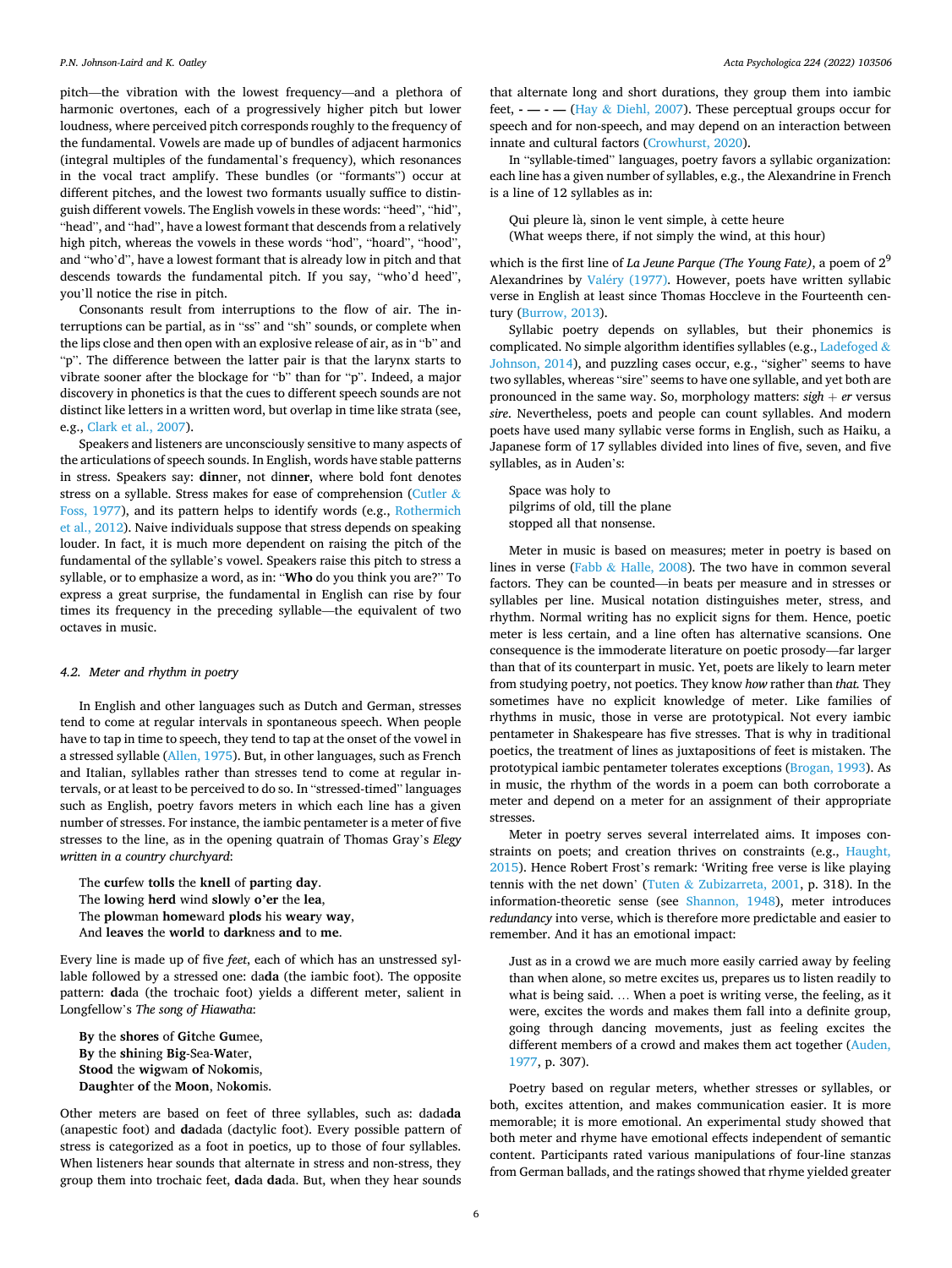<span id="page-6-0"></span>liking, intensity, and perceived and felt emotion than stanzas without rhyme ([Obermeier et al., 2013](#page-10-0)). Ratings also showed that poems with meter are more likeable and more intense ([Obermeier et al., 2016\)](#page-10-0). This research derived from the theory of "cognitive fluency" according to which the ease of the perceptual identification of an object predicts a more positive aesthetic response [\(Reber et al., 2004](#page-11-0)). In contrast, the simulation theory concerns *which* emotions prosody evokes. Poetics has little to say on this topic, and so we return to the simulation theory.

## *4.3. Prosody and the predictions of emotions*

According to the simulation theory, prosodic cues are mimetic. Rudimentary models of events suffice to evoke emotions—all it takes are models derived from expressions and behaviors typical of particular emotions. The mimetic process is much the same for music ([Johnson-](#page-10-0)Laird & [Oatley, 2008, 2016](#page-10-0)). Music that is soft, low pitched, slow in tempo, and slightly dissonant, tends to make people feel sad. That is because people who are sad tend to speak softly in a low pitch, to move slowly, and to behave as if in pain—musical dissonance is rooted in the mildly abrasive sound of adjacent vibrations on the cochlear in the inner ear, and in the culture of tonality ([Johnson-Laird et al., 2012](#page-10-0)). Other musical cues elicit other basic emotions. To rate a piece of music as conveying an emotion does not necessarily mean that the individual who made the rating felt the emotion, but brain-imaging studies have corroborated that regions of the brain mediating emotions are active in appropriate ways in listening to music (e.g., Trainor & [Schmidt, 2003](#page-11-0)).

As with music, so with prosody. The simulation theory predicts that prosodic cues can enhance or evoke emotions by yielding rudimentary models of the actions and states of mind of individuals in the grip of the four free-floating basic emotions: happiness, sadness, anger, and anxiety. Recitations of poems can exploit the ability of human speech to communicate emotions. At least five of its variables—speed, volume, pitch, intonation contour, and voice quality, distinguish among the four free-floating basic emotions (see, e.g., [Ramdinmawii et al., 2017](#page-10-0)). Prosody, however, concerns those cues that occur in written poetry. They exclude speed of recitation, its volume, its intonation contour, and so on, but there remain four prosodic cues to particular emotions:

- meter, which can be relatively fast (three-syllable feet) or relatively slow (two-syllable feet)
- rhythm, which can be regular or irregular
- rhyme, which can be between adjacent lines or words as in alliteration and assonance, between more distant lines, or non-existent
- vowels, which can have a lowest formant high in pitch (e.g., "heed") or low in pitch (e.g., "who'd").

The first three of these cues can convey the speed of actions and thoughts (see [Pronin et al., 2008\)](#page-10-0). Individuals who are happy tend to move and to think at a medium pace; those who are sad tend to do so slowly. These cues yield a mimetic simulation that can evoke the corresponding emotions. The theory predicts one major effect of meter. In general, a sequence of two unstressed syllables takes about the same time to pronounce as a single stressed symbol. So, meters based on feet of three syllables in which two are unstressed should yield an impression of greater speed than those based on feet of two syllables in which at least one and perhaps both are stressed. Like music, a mimetic model of an upbeat meter should evoke happiness, or depending on the contents of the verse, anger or anxiety. In contrast, a slower meter should evoke sadness (cf. [Eliot, 1932](#page-10-0)).

Any line of verse has a rhythm whether the line is metrical, syllabic, or free. It may be regular or irregular as in the rhythm of an action or a thought. Regularity is characteristic of happiness and sadness, whereas irregularity is characteristic of anger and anxiety. This cue distinguishes between these two pairs of emotions.

The temporal intervals between rhymes also cue the speed of action and thought. Rhymes within a line, and alliteration and assonance, or

#### **Table 2**

Mimetic cues to free-floating basic emotions in the prosody of poems. Empty cells signify that the simulation theory imposes no constraints on values, and adjacent rhyme includes alliteration and assonance.

| Basic emotions | Prosodic cues   |           |                          |                    |
|----------------|-----------------|-----------|--------------------------|--------------------|
|                | Meter           | Rhythm    | Rhyme                    | <b>Vowel Pitch</b> |
| Happiness      | 3-syllable feet | Regular   | Adjacent                 | Medium             |
| Sadness        | 2-syllable feet | Regular   | distant, or none         | Low                |
| Anger          | 3-syllable feet | Irregular |                          | High               |
| Anxiety        | 3-syllable feet | Irregular | $\overline{\phantom{a}}$ | Low                |

between adjacent lines, elicit rapidity, and so mimesis evokes happiness, and, with appropriate contents, anger or anxiety. A longer interval between rhymes elicits slowness, and mimesis evokes sadness.

In principle, the pitch of the first formant in vowels could be a cue to emotions, because people who are angry or anxious tend to speak with greater emphasis, which calls for a rise in pitch, whereas those who are sad speak with a lower pitch. Of course, poems are seldom written using only a subset of vowels of a particular pitch. However, the poet Christian Bök'[s \(2001\)](#page-9-0) *Eunoia* has five chapters each composed using only one of the five *written* vowels in English, and containing such sentences as, "Hassan can, at a handclap, call a vassal at hand and ask that all staff plan a bacchanal". In spoken English, however, there are a dozen or more vowels, depending on dialect, and there are also diphthongs (glides from one pure vowel to another, as in, say, "say"). Even the preceding extract from Bök's poem contains distinct spoken vowels in "a", "can", and "ask". No experiment appears to have examined the emotional effects of verse in restricted sets of vowels differing in the pitch of their first formants. Because the contents of poems are crucial, and writing is imperfect in expressing prosody, cues such as meter and rhyme provide much less mimetic information about emotions than they do in music. Even music, however, has difficulty in distinguishing anger from anxiety.

Table 2 summarizes the theory's predictions about the four freefloating basic emotions that prosody should evoke or enhance from mimetic simulations. The subsequent sections consider the evidence for those predictions that experiments have tested.

#### *4.4. Emotional effects of meter and rhythm*

The simulation theory predicts that meter should cue speed (see Table 2). Pope in his didactic *Essay on Criticism*, written in pairs of rhyming iambic pentameters ("heroic couplets") advises poets:

When **A**jax **strives** some **rock's vast weight** to **throw**, The **line** too **lab**ours, and the **words move slow**; Not **so**, when **swift** Ca**mil**la **scours** the **plain**, **Flies** o'er th' un**bend**ing **corn**, and **skims** along the **main**.

Pope's prosody mimics his advice. The opening couplet is dense with stresses, which slow down the poem; the second couplet is less dense with stresses, which speeds it up.

The simulation prediction is borne out in psychological experiments. In an impressive but seldom cited study, over 600 participants listened to recordings of poems constructed in nonsense words with English phonology and modeled on a real poem ([Hevner, 1937\)](#page-10-0). The versions of the poem varied in meter, vowels and consonants, and spoken intonation which was either "exaggerated" or "sedate". The participants selected words denoting emotions to characterize the poems. These words were in sets concerning happiness, sadness, excitement, but omitted the other basic negative emotions of anger and anxiety. The major finding was that the poems varied in the emotional terms they elicited, and that the most effective variable was meter (see also [Van](#page-11-0)  [Peer, 1990](#page-11-0)). For example, as their mimetic models predict, a meter with a three-syllable foot of two unstressed syllables tended to elicit "happiness" and its cognates, whereas a meter of a two-syllable foot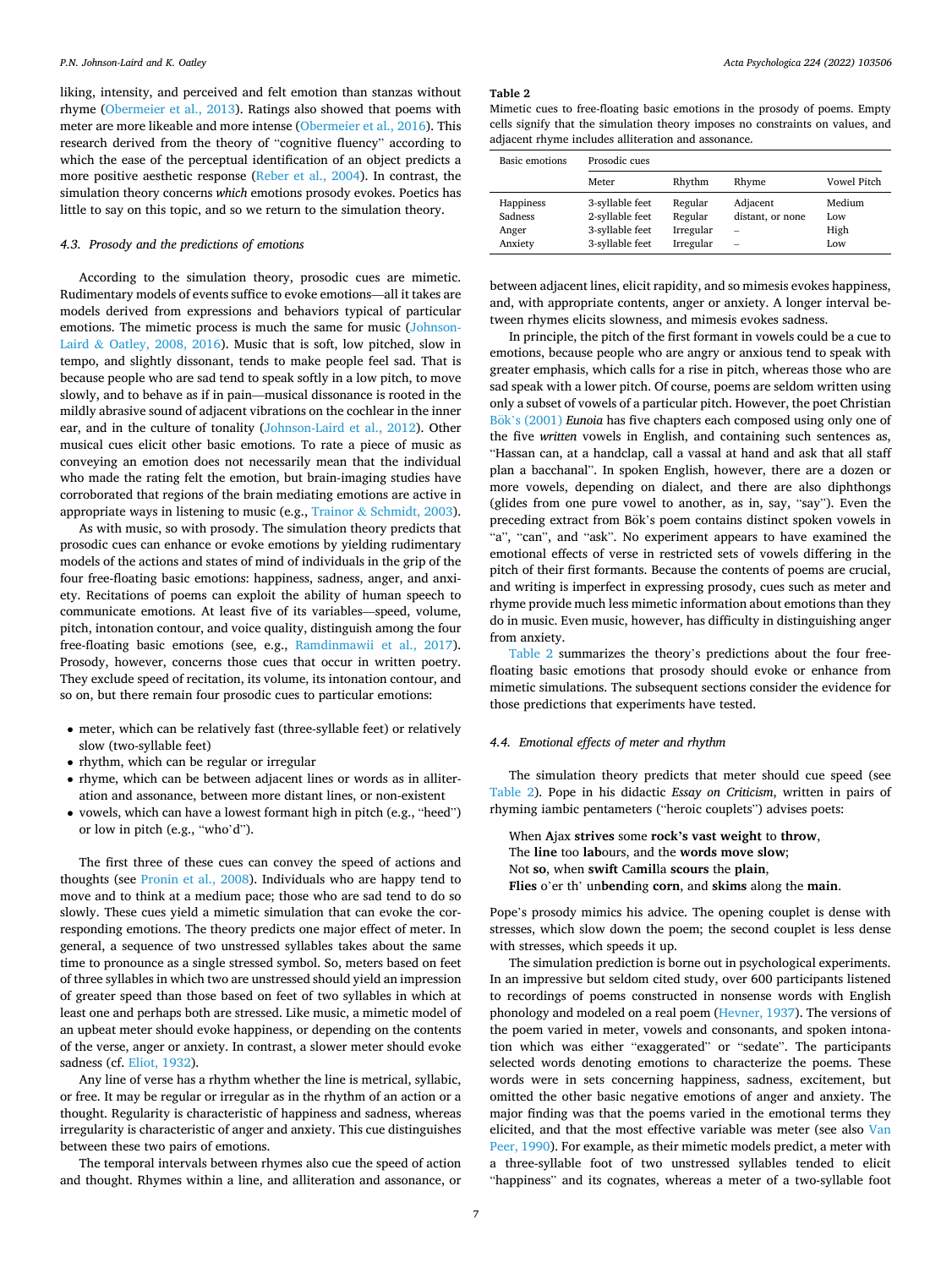tended to elicit "sadness" and its cognates. These effects were corroborated in a subsequent study (Tedford & [Synnott, 1972\)](#page-11-0).

The simulation theory predicts that a deliberate violation of a meter that a poem has set up, results in an irregular rhythm that implies a disturbance in state of mind, such as a feeling of anger or anxiety. At the climax of Marlowe's play *Dr. Faustus* when the devils come to drag him down to hell, the third line of his cry violates the preceding iambic pentameters:

The **dev**il will **come**, and **Faus**tus **must** be **damn**'d. O, **I'll** leap **up** to my **God**! Who **pulls** me **down**? –

**See**, **see**, where **Christ's blood streams** in the **firm**ament!

Prosody and content parallel the character's anguish.

[Hevner \(1937\)](#page-10-0) reported emotional effects of vowels in rhymes, referring to their pitch rather than to their formants: "ee" with a first formant of a high pitch tended to elicit selections of "light", "leisurely", "serene", and "romantic", whereas "oo" with a first formant of a lower pitch tended to elicit selections of "serious", "dignified" and "emphatic" (see also [Auracher et al., 2010](#page-9-0)). But, vowels of every sort occur in most poems and so can cancel out their evocations of emotion. And recent studies have failed to replicate emotional consequences of vowels (Kraxenberger & [Menninghaus, 2016](#page-10-0)). Yet, a similar study of recitations did corroborate their prosodic cues in evoking happiness and sadness ([Kraxenberger et al., 2018\)](#page-10-0).

# *4.5. Emotional effects of rhyme*

Most rhymes occur between words at the ends of adjacent lines or those near to one another. Normal rhymes have syllables with the same or similar vowels and sometimes the same or similar end consonants. There are multiple variants, and rhyme schemes define many forms of poem, such as the two sort of sonnet. *Alliteration* is the collocation of words with the same initial consonant, and *assonance* is the nearby placement of syllables with the same vowels. Hence, rhymes can combine alliteration and assonance. What they all boil down to is repetition. And so they aid memorability and attention, but they do not trigger the same invariable emotions. Children become sensitive to rhyme in their preschool years, and studies show that it elicits eventrelated potentials in the brain by age six ([Coch et al., 2005\)](#page-9-0). Alliteration in both poetry and prose, whether read aloud or silently, can reactivate memories for phonologically similar material ([Lea et al.,](#page-10-0)  [2008\)](#page-10-0).

The simulation theory predicts that adjacent rhymes and alliterations should convey a relatively upbeat tempo (see [Table 2](#page-6-0)). The poet W. S. Gilbert exploited both of them in his lyrics for Arthur Sullivan's music in their well-known comic operas, such as *The Mikado*. But Gilbert's poems also used them, as *The practical joker* illustrates:

Oh, what a fund of joy jocund lies hid in harmless hoaxes,

What keen enjoyment springs

From cheap and simple things!

What deep delight from sources trite inventive humour coaxes, That pain and trouble brew For everyone but you!

The mimetic model of rapid fire evokes jollity.

Emotional effects of prosody occurred in a study of proverbs ([Men](#page-10-0)[ninghaus et al., 2015](#page-10-0)). The proverbs varied in whether or not they had meter, rhyme, and succinct wording, and the participants rated them for comprehensibility, beauty, and concision (praegnanz). In broad terms, the presence of the three factors tended to increase ratings of beauty and concision, but to decrease ratings of ease of comprehension. A follow-up study showed that the effects on comprehension were a result of ambiguities in the poetic formulations (Wallot  $\&$  [Menninghaus, 2018](#page-11-0)). Ratings of comprehension may not match actual ease of understanding.

And, at least one other study of proverb-like sayings showed that rhyme seemed to make them easier to understand. Individuals judged an aphorism such as, "What sobriety conceals, alcohol reveals," as more truthful than its non-rhyming counterpart: "What sobriety conceals, alcohol unmasks" (McGlone & [Tofighbakhsh, 2000\)](#page-10-0). The effect was smaller, however, when participants were told to separate poetic quality from semantic content. One interpretation of the phenomenon is that rhyming yields a greater fluency in processing, which could be misattributed to greater truthfulness. But, an alternative consistent with the results of [Menninghaus et al. \(2015\)](#page-10-0) is that rhyme is a sign of authenticity: real proverbs rhyme, and real proverbs are more likely to be true.

The sadness that traditional forms of rhyme can evoke is illustrated in this sonnet by Edna St Vincent [Millay \(1988, p. 42\)](#page-10-0):

What lips have kissed, and where, and why, I have forgotten, and what arms have lain Under my head till morning; but the rain Is full of ghosts tonight, that tap and sigh Upon the glass and listen for reply, And in my heart there stirs a quiet pain For unremembered lads that not again Will turn to me at midnight with a cry. Thus in the winter stands the lonely tree, Nor knows what birds have vanished one by one, Yet knows its boughs more silent than before: I cannot say what loves have come and gone, I only know that summer sang in me A little while, that in me sings no more.

Its traditional iambic pentameters—apart for its first line, and in its static rhyme scheme (abba abba from the Petrarchian sonnet) amplify its sadness.

Particular words can contribute to effects of rhyme and alliteration. Gerard Manley Hopkins wrote in *Spring and Fall*:

Nor mouth had, no nor mind, expressed What heart heard of, ghost guessed: It ís the blight man was born for, It is Margaret you mourn for.

[Davis \(2019, p. 164\)](#page-9-0) compares the first line with a more conventional expression of its content: "Your lips [or tongue] had not expressed this thought; nay, your mind not even entertained it". And she comments on Hopkins's actual line: "The effect … of this compression and bluntness was to make the lines convey more emotion, as though they had been wrested from the speaker almost by force".

Experiments have corroborated the effects of adjacent rhymes on emotion. [Tsur \(1996\)](#page-11-0) compared participants' ratings for Gray's *Elegy written in a country churchyard*, which we quoted earlier, which has a rhyme scheme of abab, with a rearrangement of the lines to yield a rhyme scheme of aabb:

The curfew tolls the knell of parting day. The plowman homeward plods his weary way. The lowing herd wind slowly o'er the lea, And leaves the world to darkness and to me.

If you compare how the two versions sound, you are likely to concur with the participants in the study. They rated this new version with adjacent rhymes as faster, wittier, and less emotional than the original version. The study did not assess the nature of the emotion. It seems likely, however, that the original *Elegy* evoked sadness, and the feeling was ameliorated in the version with adjacent rhymes.

In short, experiments have examined some of the simulation theory's predictions in [Table 2](#page-6-0), and corroborated them. The music of poetry in its prosodic features, such as meter, rhythm, and rhyme, can elicit particular free-floating emotions, sometimes in experiments that use nonsense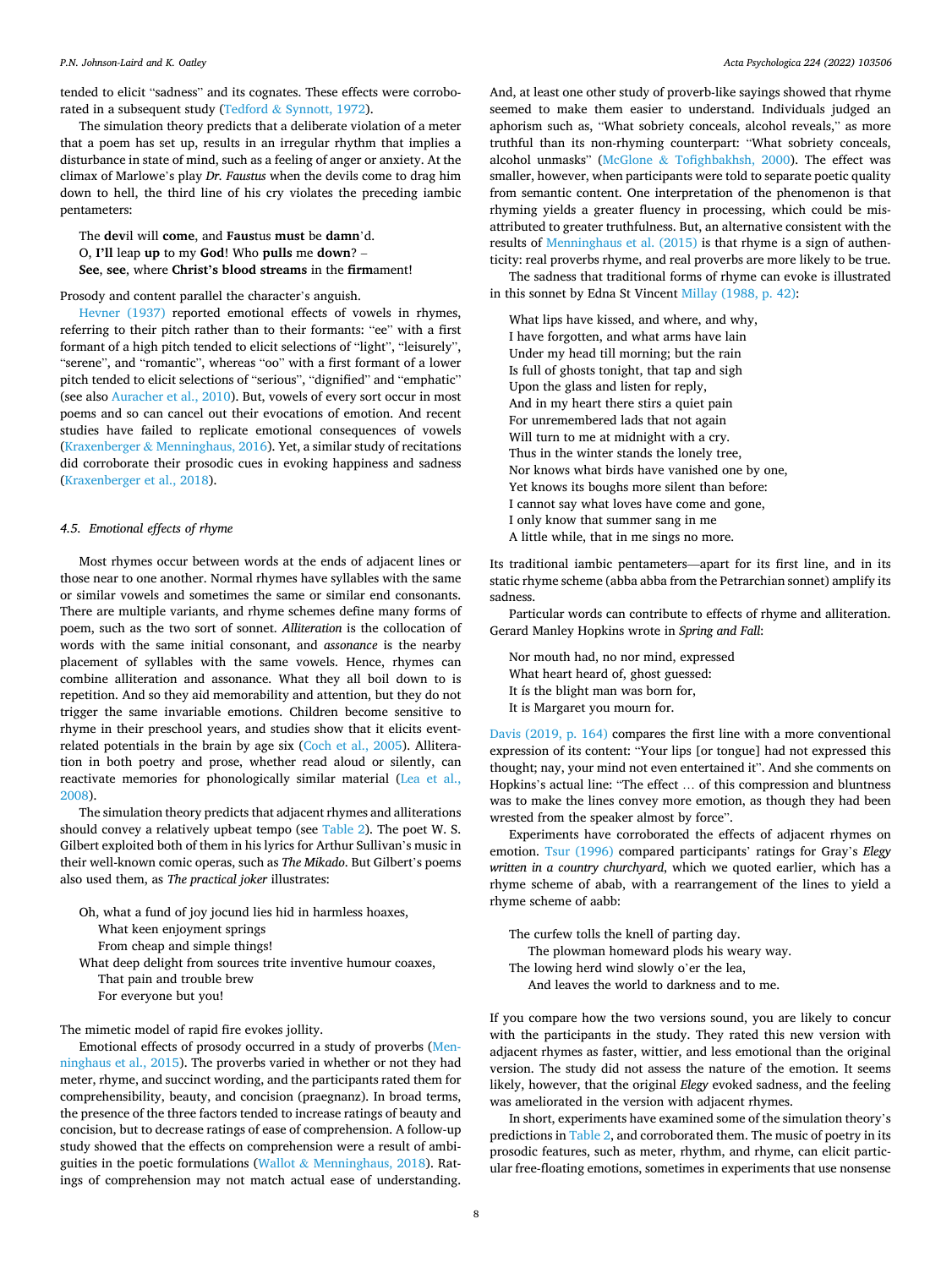verse with no semantic contents. With proper contents, however, appropriate prosody is likely to enhance emotions. And when the contents trigger a basic emotion, and prosody a different emotion, the result should be mixed feelings—as happened in analogous experiments with pure music containing mixed cues (see [Johnson-Laird](#page-10-0) & Oatley, 2016). One major gap in the studies is that they have so far failed to examine differences among the negative emotions: sadness, anger, and anxiety. Voice quality can convey them in the absence of content (e.g., [Ram](#page-10-0)[dinmawii et al., 2017](#page-10-0)), and prosodic cues should enhance their evocation in poems.

#### **5. The third simulation: aesthetics**

When you encounter a poem for the first time—you hear Ginsberg recite *Howl*, or you read Auden's *Musée des Beaux Arts*—it may grip you in an intense excitement. Your attention is rapt in the words and in the images they inspire. Poets themselves report similar experiences in writing poems (e.g., [Spender, 1952](#page-11-0), p. 125). You and the poets are experiencing "flow" (Csikszentmihalyi & [Csikszentmihalyi, 1992\)](#page-9-0). You feel emotion, but you are too engrossed to be self-aware. When your excitement wanes, as [Wordsworth \(1800\)](#page-11-0) wrote, you can stand back from the poem to recollect it in tranquility. Like any work of art, if the poem's beauty moves you, then you like it and you may even love it. Otherwise, you may be indifferent to it or hate it.

Theorists have raised at least three objections to the preceding account. Some have claimed that aesthetic reactions are intellectual, not emotional (e.g., [Hanslick, 1957](#page-10-0)). Some have argued that poems and other fictions cannot evoke real emotions (e.g., [Walton, 1990](#page-11-0)). And some have argued that aesthetic emotions have the same immediacy as your delight in an ice cream: they are simple hedonic emotions of pleasure or displeasure, and so theorists of emotion can bid "a farewell to art" (Skov & [Nadal, 2020](#page-11-0)).

Most theories of aesthetics reject the preceding scepticism. They contrast the emotions of daily life with those evoked in aesthetic eval-uations of works of art (e.g., [Cupchik, 1994](#page-9-0); [Frijda, 2007;](#page-10-0) [Markovi](#page-10-0)ć, [2012;](#page-10-0) [Scherer, 2005](#page-11-0)). The simulation theory concurs. Your intellectual evaluation of a poem evokes a complex aesthetic emotion combining a basic emotion with your assessment. The basic emotion can be love, hate, anger, anxiety, boredom, or disgust, in varying degrees and mixtures, which can elicit somatic responses, involuntary behaviors, and voluntary actions (see also [Menninghaus et al., 2019](#page-10-0)). The evidence shows that aesthetic emotions are real: they activate brain systems that mediate emotions. This activation occurs in response to pure music that has no semantic content whatsoever (Trainor & [Schmidt, 2003](#page-11-0)). One particular aesthetic emotion is awe—a complex mixture of love and fear—that goes beyond a simple hedonic reaction (for a review, see Keltner  $&$  [Haidt, 2003](#page-10-0)). It can be accompanied with gooseflesh and tears, and it can elicit public applause (Konečni, 2005).

Simulation underlies your aesthetic evaluation of a poem. You are aware that *you* are reading and assessing a particular poem. And your self-awareness depends on a special sort of mental model: a model of yourself in a particular relation to the poem, namely, evaluating it and having an emotional reaction to it. The importance of models of the self is illustrated in the existence of robots that have such models. Robots need to know the locations of their various parts to avoid injuring themselves. And if their self-model represents damage to the robot itself, then that triggers a goal of seeking repair ([Kwiatkowski](#page-10-0) & Lipson, 2019). Humans, moreover, can describe themselves with varying degrees of accuracy. A computational device can be programmed to print out a complete description of itself—the program takes some ingenuity in order to include its ability to print out its own description in its own selfdescription [\(Thatcher, 1970\)](#page-11-0). Mental models of the self, in contrast, are vastly incomplete and often inaccurate. They are schematic, high-level, and embody folk psychology. They serve several purposes. They allow you to be aware that you are aware, to make intentional decisions, and to describe yourself, your motivations, your aspirations (see Ch. 16 of

[Johnson-Laird, 1983\)](#page-10-0). Likewise, when you are aware that you reading a poem, you know that you are interacting, not with the mundane world—with its jobs, newspapers, and conflicts—but with a putative work of art. You are no longer rapt but, as [Cupchik \(2002\)](#page-9-0) argues, at a psychological distance from the work. Indeed, you can be "clamped" to your environment, responding only to your perceptions of it, or you can suppress these responses in order to concentrate on your own thoughts ([Glenberg, 1997\)](#page-10-0). Aesthetic emotions are therefore to some degree selfconscious: you cannot experience them without being aware that you are doing so. Your model mediates your appreciation of a work's style, skill, and beauty, and so it can evoke an aesthetic emotion. You know that the experience of beauty tends not to happen often, and so you have the meta-knowledge that the poem has moved you. It will have done something to touch your "inner" state of mind [\(Starr, 2013; Vessel et al.,](#page-11-0)  [2013\)](#page-11-0). In contrast, you can enjoy a good ice cream, just as your dog does—without standing back from the experience to become aware of that you are having an emotional reaction.

A similar conclusion follows from a different starting point—those theories that base emotions on the dimensions of arousal and pleasure. Aesthetic emotions concern goals; and beautiful entities can sometimes induce awe and give pleasure, because they reshape and expand knowledge (Armstrong & [Detweiler-Bedell, 2008](#page-9-0)). This approach and the simulation theory concur that an aesthetic emotion depends on, and in turn can affect, knowledge. You cannot appreciate the style, skill, and beauty of a poem without knowing something about poetry. You have to understand the poem to some degree—though there is no end to understanding, and different individuals make different interpretations ([Holyoak, 2019](#page-10-0), Ch. 2). A failure to grasp a meaning for a poem vitiates its appreciation ([Peskin, 1998](#page-10-0)). But, if you do understand it, at least in part, then it may move you, by way of its content, prosody, and skill. The final step may be that you experience an aesthetic emotion, which depends on your assessment of the poem. Your knowledge of the genre of the poem with its conventions and constraints, and even the work of the individual poet, contribute to your assessment. A profound poem is one that affects what [Frijda \(2007\)](#page-10-0) referred to as a "concern": the aesthetic emotion in turn modifies your knowledge of the poet and the poem. And it can even alter your model of yourself.

#### **6. Conclusions**

Emotions have ancient evolutionary origins, and so simulations in primitive mimetic models can evoke them. They can be basic and freefloating (see [Table 1\)](#page-2-0). That is why music and poetic prosody, which has semantic content, can be moving. With caveats, the simulation theory seems to outline the general principles of the evocation of emotions from a poem. It invokes three sorts of simulation.

First, insofar as a poem is written in a natural language, its comprehension depends on a compositional semantics that represents the meanings of its clauses. They together with the referential relations among them in temporal, causal, and intentional frameworks, yield a simulation model of the poem's contents. Special processes must underlie models of metaphors and other tropes. Semantic interpretation itself depends on simulation, such as action-based representations, e.g., "kick" invokes kicking (Glenberg & [Kaschak, 2002](#page-10-0)). And, as [Pickering](#page-10-0)  [and Garrod \(2013\)](#page-10-0) emphasize, the comprehension of discourse depends on the simulation of its production—a process sometimes referred to as "analysis by synthesis" (e.g., Bever & [Poeppel, 2010\)](#page-9-0). Readers can then look through Orwell's window-pane at a model of events in the world of the poem, which in turn evokes emotions. This step occurs in reading fiction, in viewing a representational painting, and in looking through a real window. Readers experience the basic and complex emotions of the protagonist and others in the poem, and they can feel sympathy for them and even empathize with them.

Second, emotions can be enhanced and even perhaps be triggered from a Joycean reading of the surface of the poem. Its prosodic cues such as meter, rhythm, and rhyme, yield a mimetic model. It can evoke basic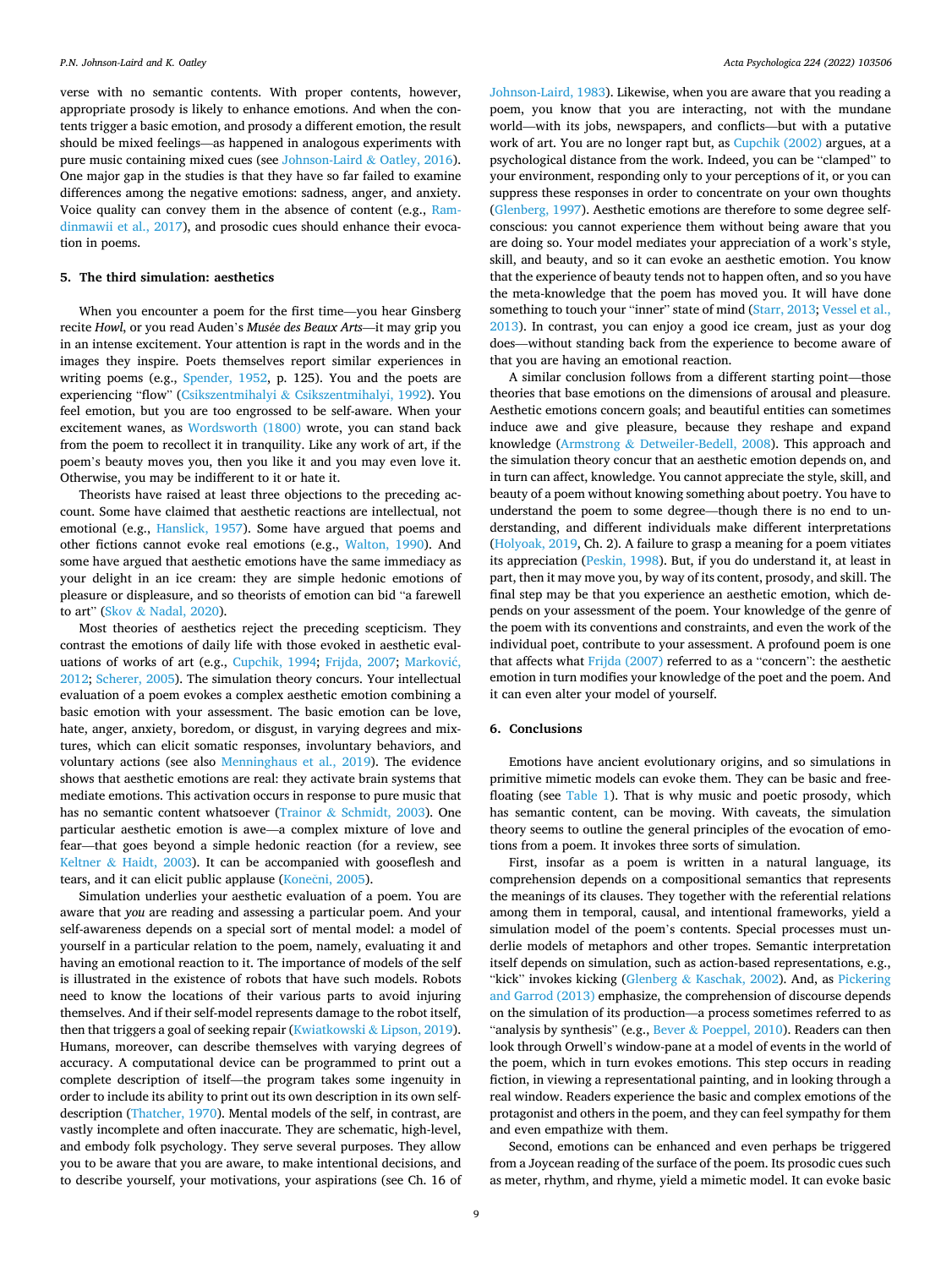#### <span id="page-9-0"></span>**Table 3**

The role of three simulation models in evoking emotions from poetry*.* 

#### **CRediT authorship contribution statement**

**Philip N. Johnson-Laird:** Conceptualization, Methodology, Writing – original draft, Writing – review & editing. **Keith Oatley:** Conceptualization, Methodology, Writing – review & editing.

#### **Declaration of competing interest**

The authors declare that they have no conflict of interesting arising from this research article.

#### **Acknowledgements**

We thank Keith Holyoak, Dorothy Johnson-Laird, Maureen Johnson-Laird, Gill Nicholson, and Michael Kaschak and an anonymous reviewer for helpful advice.

#### **References**

- [Allen, G. \(1975\). Speech rhythm: Its relation to performance universals and articulatory](http://refhub.elsevier.com/S0001-6918(22)00021-X/rf202201142254483453)  timing. *[Journal of Phonetics, 3](http://refhub.elsevier.com/S0001-6918(22)00021-X/rf202201142254483453)*, 75–86.
- Armstrong, T., & Detweiler-Bedell, B. (2008). Beauty as an emotion: The exhilarating prospect of mastering a challenging world. *Review of General Psychology, 12*, 305–329. <https://doi.org/10.1037/a0012558>

[Auden, W. H. \(1977\). In E. Mendelson \(Ed.\),](http://refhub.elsevier.com/S0001-6918(22)00021-X/rf202201142255263274) *The English Auden*. London: Faber & Faber. [Auden, W. H., & Garrett, J. \(1935\).](http://refhub.elsevier.com/S0001-6918(22)00021-X/rf202201142254547336) *The poet's tongue: An anthology*. London: G. Bell.

- Auracher, J., Albers, S., Zhai, Y., Gareeva, G., & Stavniychuk, T. (2010). P is for happiness, N is for sadness: Universals in sound iconicity to detect emotions in
- poetry. *Discourse Processes, 48*, 1–25.<https://doi.org/10.1080/01638531003674894> Bentley, E. C. (2014). *Biography for beginners* [\(3rd ed.\). Mineola, NY: Dover books](http://refhub.elsevier.com/S0001-6918(22)00021-X/rf202201142256074457)
- [\(Originally published 1905.\).](http://refhub.elsevier.com/S0001-6918(22)00021-X/rf202201142256074457) [Bever, T. G., & Poeppel, D. \(2010\). Analysis by synthesis: A \(re-\) emerging program of](http://refhub.elsevier.com/S0001-6918(22)00021-X/rf202201142256100862)  [research for language and vision.](http://refhub.elsevier.com/S0001-6918(22)00021-X/rf202201142256100862) *Biolinguistics, 4*(2–3), 174–200.
- [Bloomfield, M. W. \(1986\). Poetry in early societies.](http://refhub.elsevier.com/S0001-6918(22)00021-X/rf202201142256308985) *Proceedings of the American [Philosophical Society, 130](http://refhub.elsevier.com/S0001-6918(22)00021-X/rf202201142256308985)*, 247–250.
- Bök, C. (2001). *Eunoia*[. Toronto, ON: Coach House Books](http://refhub.elsevier.com/S0001-6918(22)00021-X/rf202201142256435755).
- [Brogan, T. V. F. \(1993\). Meter. In A. Preminger, & T. V. F. Brogan \(Eds.\),](http://refhub.elsevier.com/S0001-6918(22)00021-X/rf202201142243085652) *The new [Princeton encyclopedia of poetry and poetics](http://refhub.elsevier.com/S0001-6918(22)00021-X/rf202201142243085652)* (pp. 768–783). Princeton, NJ: Princeton [Universty Press](http://refhub.elsevier.com/S0001-6918(22)00021-X/rf202201142243085652).
- [Bucciarelli, M., Mackiewicz, R., Khemlani, S. S., & Johnson-Laird, P. N. \(2016\).](http://refhub.elsevier.com/S0001-6918(22)00021-X/rf202201142251449413) Children'[s creation of algorithms: Simulations and gestures.](http://refhub.elsevier.com/S0001-6918(22)00021-X/rf202201142251449413) *Journal of Cognitive [Psychology, 28](http://refhub.elsevier.com/S0001-6918(22)00021-X/rf202201142251449413)*, 297–318.
- Burrow, J. A. (2013). Some final –[es in the Hoccleve autographs. In M. Calabrese, &](http://refhub.elsevier.com/S0001-6918(22)00021-X/rf202201142244442825)  S. H. A. Shepherd (Eds.), *[Yee? Baw for Bokes: Essays on medieval manuscripts and](http://refhub.elsevier.com/S0001-6918(22)00021-X/rf202201142244442825)  poetics in honor of Hoyt N. Duggan* (pp. 45–[53\). Los Angeles, CA: Marymount Institute](http://refhub.elsevier.com/S0001-6918(22)00021-X/rf202201142244442825)  [Press.](http://refhub.elsevier.com/S0001-6918(22)00021-X/rf202201142244442825)
- Byrne, R. M. J. (2005). *[The rational imagination: How people create alternatives to reality](http://refhub.elsevier.com/S0001-6918(22)00021-X/rf202201142256516879)*. [Cambridge, MA: MIT Press.](http://refhub.elsevier.com/S0001-6918(22)00021-X/rf202201142256516879)
- [Byrne, R. M. J., & Johnson-Laird, P. N. \(2019\). If and or: Real and counterfactual](http://refhub.elsevier.com/S0001-6918(22)00021-X/rf202201142257421034)  [possibilities in their truth and probability.](http://refhub.elsevier.com/S0001-6918(22)00021-X/rf202201142257421034) *Journal of Experimental Psychology: [Learning, Memory, and Cognition, 46](http://refhub.elsevier.com/S0001-6918(22)00021-X/rf202201142257421034)*, 760–780.
- [Cao, E., Lotstein, M., & Johnson-Laird, P. N. \(2014\). Similarity and families of musical](http://refhub.elsevier.com/S0001-6918(22)00021-X/rf202201142251456459) rhythms. *[Music Perception, 31](http://refhub.elsevier.com/S0001-6918(22)00021-X/rf202201142251456459)*, 444–469.

[Clark, J., Yallop, C., & Fletcher, J. \(2007\).](http://refhub.elsevier.com/S0001-6918(22)00021-X/rf202201142257488084) *An introduction to phonetics and phonology* (3rd [ed.\). Oxford: Blackwell](http://refhub.elsevier.com/S0001-6918(22)00021-X/rf202201142257488084).

[Coch, D., Grossi, G., Skendzel, W., & Neville, H. \(2005\). ERP nonword rhyming effects in](http://refhub.elsevier.com/S0001-6918(22)00021-X/rf202201142251467407)  children and adults. *[Journal of Cognitive Neuroscience, 17](http://refhub.elsevier.com/S0001-6918(22)00021-X/rf202201142251467407)*, 168–182.

Craik, K. (1943). *The nature of explanation*[. Cambridge: Cambridge University Press](http://refhub.elsevier.com/S0001-6918(22)00021-X/rf202201142257541969).

[Crowhurst, M. J. \(2020\). The iambic/trochaic law: Nature or nurture?](http://refhub.elsevier.com/S0001-6918(22)00021-X/rf202201142257593110) *Language and [Linguistics Compass, 14](http://refhub.elsevier.com/S0001-6918(22)00021-X/rf202201142257593110)*, Article e12360.

[Csikszentmihalyi, M., & Csikszentmihalyi, I. S. \(Eds.\). \(1992\).](http://refhub.elsevier.com/S0001-6918(22)00021-X/rf202201142258082283) *Optimal experience:* 

*[Psychological studies of flow in consciousness](http://refhub.elsevier.com/S0001-6918(22)00021-X/rf202201142258082283)*. Cambridge: Cambridge University Press. [Cupchik, G. C. \(1994\). Emotion in aesthetics: Reactive and reflective models.](http://refhub.elsevier.com/S0001-6918(22)00021-X/rf202201142258143370) *Poetics, 23*, 177–[188](http://refhub.elsevier.com/S0001-6918(22)00021-X/rf202201142258143370).

[Cupchik, G. C. \(2002\). The evolution of psychical distance as an aesthetic concept.](http://refhub.elsevier.com/S0001-6918(22)00021-X/rf202201142258155886) *[Culture and Psychology, 8](http://refhub.elsevier.com/S0001-6918(22)00021-X/rf202201142258155886)*, 155–187.

[Cupchik, G. C., Oatley, K., & Vorderer, P. \(1998\). Emotional effects of reading excerpts](http://refhub.elsevier.com/S0001-6918(22)00021-X/rf202201142251470869)  [from short stories by James Joyce.](http://refhub.elsevier.com/S0001-6918(22)00021-X/rf202201142251470869) *Poetics, 25*, 363–377.

[Cutler, A., & Foss, D. J. \(1977\). On the role of sentence stress in sentence processing.](http://refhub.elsevier.com/S0001-6918(22)00021-X/rf202201142251472395) *[Language and Speech, 20](http://refhub.elsevier.com/S0001-6918(22)00021-X/rf202201142251472395)*, 1–10.

- Darwin, C. (1965). *[The expression of the emotions in man and animals](http://refhub.elsevier.com/S0001-6918(22)00021-X/rf202201142258222926)*. Chicago, IL: [University of Chicago Press \(Original work published in 1872.\).](http://refhub.elsevier.com/S0001-6918(22)00021-X/rf202201142258222926)
- Davis, L. (2010). *[The collected stories of Lydia Davis](http://refhub.elsevier.com/S0001-6918(22)00021-X/rf202201142258279147)*. New York: Picador.

Davis, L. (2019). *Essays one*[. New York: Farrar, Strauss and Giroux](http://refhub.elsevier.com/S0001-6918(22)00021-X/rf202201142258369407).

[Djikic, M., & Oatley, K. \(2014\). The art in fiction: From indirect communication to self](http://refhub.elsevier.com/S0001-6918(22)00021-X/rf202201142251477911)development. *[Psychology of Aesthetics, Creativity and the Arts, 8](http://refhub.elsevier.com/S0001-6918(22)00021-X/rf202201142251477911)*, 498–505. [Djikic, M., Oatley, K., & Carland, M. \(2012\). Genre or artistic merit: The effect of](http://refhub.elsevier.com/S0001-6918(22)00021-X/rf202201142258413048)

literature on personality. *[Scientific Study of Literature, 2](http://refhub.elsevier.com/S0001-6918(22)00021-X/rf202201142258413048)*(25), 36.

[Eliot, T. S. \(1921\). Hamlet and his problems. In](http://refhub.elsevier.com/S0001-6918(22)00021-X/rf202201142258580547) *The sacred wood*. New York: Alfred A. [Knopf](http://refhub.elsevier.com/S0001-6918(22)00021-X/rf202201142258580547).

| Sort of simulation                         | Basis of simulation                                                        | Nature of evoked emotions                                                      |
|--------------------------------------------|----------------------------------------------------------------------------|--------------------------------------------------------------------------------|
| 1. Model of a<br>poem's content            | Compositional semantics,<br>referential links, and content<br>of discourse | Basic and complex emotions,<br>empathy or sympathy for<br>persons in the poem  |
| 2. Mimetic model<br>of a poem's<br>surface | Prosodic cues such as meter,<br>rhythm, and rhyme                          | Basic 'free floating'<br>emotions: happiness,<br>sadness, anger, anxiety       |
| 3. Model of self in<br>relation to<br>poem | Knowledge of self, and<br>knowledge of poetry                              | Complex aesthetic emotions<br>of which one is aware in<br>relation to the poem |

'free-floating' emotions that can occur with or without knowledge of their causes or objects. Their principal cues are summarized in [Table 2](#page-6-0). The frequent occurrence of events in unit time, such as rhymes, can enhance feelings of joy; whereas their rarer occurrence in unit time can enhance sadness. Such prosodic cues in poems—even those made up from nonsense words—provide a striking corroboration of this prediction.

Third, models can simulate the self. Individuals can then be aware that they are reading or listening to a poem, and they can use their knowledge to assess its beauty and skill, or lack thereof. They may experience a complex emotional experience—an aesthetic emotion, which in turn modifies their model of themselves. Table 3 presents a summary of the three sorts of simulation.

We have mentioned various parallels to the simulation theory, such as the account of aesthetic emotions due to [Menninghaus et al. \(2019\)](#page-10-0), which dovetails with empirical studies at the Max Planck Institute for Empirical Aesthetics. Another parallel is the "the mood empathy" hypothesis, according to which poems expressing moods based on individuals, situations, or entities, can lead readers to envisage these states of affairs and to "resonate" with their emotions ([Jacobs et al., 2016](#page-10-0); [Lüdtke et al., 2014\)](#page-10-0). This account concerns how the contents of poems and prose elicit emotions (see also [Mar et al., 2011](#page-10-0); [Oatley, 1994](#page-10-0)). Its empirical focus is on readers' moods – whether elevated or depressed, aroused or subdued, and wakeful or sleepy – and on whether or not they experienced an aesthetic liking of the poem. The theory invokes the simulation of moods, but does not aim to account for the cues that evoke particular emotions.

The corroborations of the simulation theory include some surprising results. But each of the three sorts of simulation needs more empirical investigation. The theory predicts that the emotions that poetry evokes should be more intense than those of prose that is without prosody. A future test of this hypothesis needs to hold contents as similar as possible between these two sorts of vehicle. Prosody itself has been shown to elicit emotions in Hevner'[s \(1937\)](#page-10-0) remarkable study. But, it calls for a replication in which meter, rhythm, and rhyme, are manipulated in order to examine their effects on all four free-floating basic emotions: happiness, sadness, anger, and anxiety. The corroboration of the theory's predictions (in [Table 2\)](#page-6-0) demands the development of computer model that predicts the emotions that prosodic cues alone are likely to evoke. The evidence for models that simulate the self and their role in aesthetic emotions is almost non-existent. Various potential indices of the capacity to access such models exist, such as the ability to envisage other people's beliefs and how they differ from one's own ([Leslie et al.,](#page-10-0)  [2004\)](#page-10-0). The simulation theory predicts that the accessibility of selfmodels correlates with the experience of aesthetic emotions.

The simulation theory provides a psychological underpinning for cognitive poetics (e.g., [Stockwell, 2019](#page-11-0)). It is compatible with several investigations of the brain circuits underlying the experience of poetry in neuro-aesthetic theories (e.g., [Jacobs, 2015;](#page-10-0) [Koelsch et al., 2015](#page-10-0); [Starr, 2013](#page-11-0)). To sum up the theory, three sorts of mental model prompt emotions from a verse. They can simulate its world, mimic rhythm, meter, rhyme, and make conscious its beauty.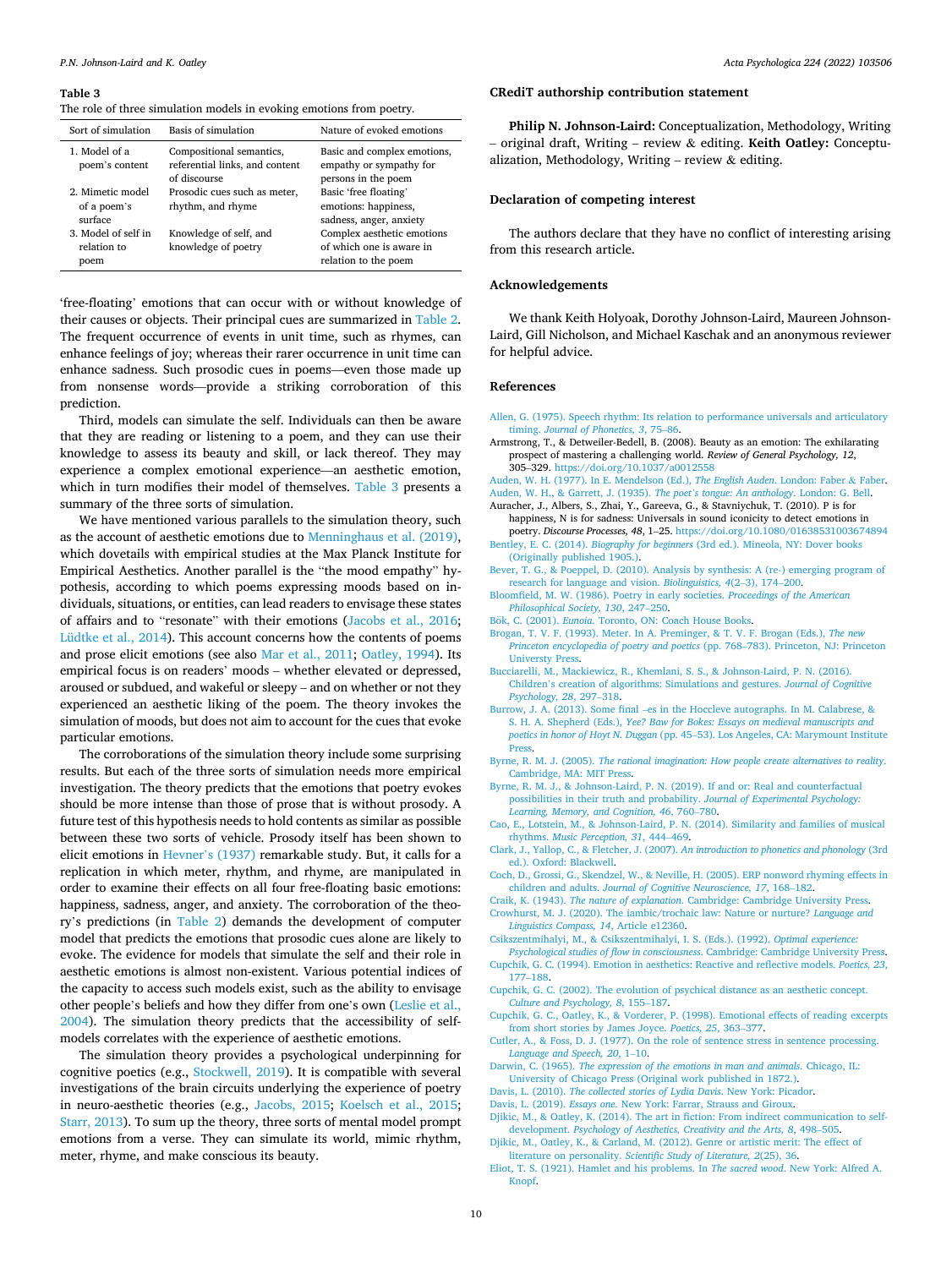- <span id="page-10-0"></span>[Eliot, T. S. \(1932\). The metaphysical poets. In](http://refhub.elsevier.com/S0001-6918(22)00021-X/rf202201142259131016) *Selected essays*. London: Faber & Faber. Empson, W. (2004). *Seven types of ambiguity*[. New York: Random House. Originally](http://refhub.elsevier.com/S0001-6918(22)00021-X/rf202201142245062246) [published, 1930](http://refhub.elsevier.com/S0001-6918(22)00021-X/rf202201142245062246).
- [Fabb, N., & Halle, M. \(2008\).](http://refhub.elsevier.com/S0001-6918(22)00021-X/rf202201142259192416) *Meter in poetry: A new theory*. Cambridge: Cambridge [University Press](http://refhub.elsevier.com/S0001-6918(22)00021-X/rf202201142259192416).
- [Freedberg, D., & Gallese, V. \(2007\). Motion, emotion and empathy in esthetic experience.](http://refhub.elsevier.com/S0001-6918(22)00021-X/rf202201142251481008)  *[Trends in Cognitive Sciences, 11](http://refhub.elsevier.com/S0001-6918(22)00021-X/rf202201142251481008)*, 197–203.
- Frijda, N. H. (2007). *The laws of emotion*[. Mahwah, NJ: Erlbaum.](http://refhub.elsevier.com/S0001-6918(22)00021-X/rf202201142259252578)
- Garnham, A. (1987). *[Mental models as representations of discourse and text](http://refhub.elsevier.com/S0001-6918(22)00021-X/rf202201142259317565)*. Chichester: [Ellis Horwood.](http://refhub.elsevier.com/S0001-6918(22)00021-X/rf202201142259317565)
- [Garnham, A. \(2021\). Opinion piece: How people structure representations of discourse.](http://refhub.elsevier.com/S0001-6918(22)00021-X/rf202201142251506771)  *Dialogue & [Discourse, 12](http://refhub.elsevier.com/S0001-6918(22)00021-X/rf202201142251506771)*, 1–20.
- [Glenberg, A. M. \(1997\). What memory is for.](http://refhub.elsevier.com/S0001-6918(22)00021-X/rf202201142251516119) *Behavioral and Brain Sciences, 20*(1), 1–19. [Glenberg, A. M., & Kaschak, M. P. \(2002\). Grounding language in action.](http://refhub.elsevier.com/S0001-6918(22)00021-X/rf202201142251516765) *Psychonomic*
- *Bulletin & [Review, 9](http://refhub.elsevier.com/S0001-6918(22)00021-X/rf202201142251516765)*, 558–565. Glucksberg, S. (2001). *[Understanding figurative language: From metaphors to idioms](http://refhub.elsevier.com/S0001-6918(22)00021-X/rf202201142259375690)*. [Oxford: Oxford University Press](http://refhub.elsevier.com/S0001-6918(22)00021-X/rf202201142259375690).
- [Hanauer, D. \(2001\). What we know about reading poetry. Theoretical positions and](http://refhub.elsevier.com/S0001-6918(22)00021-X/rf202201142300075804)  [empirical research. In G. Steen, & D. Schram \(Eds.\),](http://refhub.elsevier.com/S0001-6918(22)00021-X/rf202201142300075804) *The psychology and sociology of literature* (pp. 107–[128\). Amsterdam and Philadelphia: John Benjamins.](http://refhub.elsevier.com/S0001-6918(22)00021-X/rf202201142300075804)
- [Hanslick, E. \(1957\). In G. Cohen \(Ed.\),](http://refhub.elsevier.com/S0001-6918(22)00021-X/rf202201142300368024) *The beautiful in music* (7th ed.). New York: The [Liberal Arts Press \(Original work published 1854; this ed. originally published in](http://refhub.elsevier.com/S0001-6918(22)00021-X/rf202201142300368024)  [1885\)](http://refhub.elsevier.com/S0001-6918(22)00021-X/rf202201142300368024).
- [Haught, C. \(2015\). The role of constraints in creative sentence production.](http://refhub.elsevier.com/S0001-6918(22)00021-X/rf202201142251520828) *Creativity [Research Journal, 27](http://refhub.elsevier.com/S0001-6918(22)00021-X/rf202201142251520828)*, 160–166.
- [Hay, J. S. F., & Diehl, R. L. \(2007\). Perception of rhythmic grouping: Testing the iambic/](http://refhub.elsevier.com/S0001-6918(22)00021-X/rf202201142300400517)  trochaic law. *[Perception and Psychophysics, 69](http://refhub.elsevier.com/S0001-6918(22)00021-X/rf202201142300400517)*, 113–122.
- [Hevner, K. \(1937\). An experimental study of the affective value of sounds in poetry.](http://refhub.elsevier.com/S0001-6918(22)00021-X/rf202201142300427396)  *[American Journal of Psychology, 49](http://refhub.elsevier.com/S0001-6918(22)00021-X/rf202201142300427396)*, 419–434.
- [Hoeben Mannaert, L. N., Dijkstra, K., & Zwaan, R. A. \(2020\). Object combination in](http://refhub.elsevier.com/S0001-6918(22)00021-X/rf202201142251528161)  mental simulations. *[Quarterly Journal of Experimental Psychology, 73](http://refhub.elsevier.com/S0001-6918(22)00021-X/rf202201142251528161)*(11), [1796](http://refhub.elsevier.com/S0001-6918(22)00021-X/rf202201142251528161)–1806.
- Hogan, P. C. (2018). *Literature and emotion*[. New York: Routledge](http://refhub.elsevier.com/S0001-6918(22)00021-X/rf202201142300481462).
- Holyoak, K. J. (2019). *The spider'[s thread: Metaphor in mind, brain, and poetry](http://refhub.elsevier.com/S0001-6918(22)00021-X/rf202201142301064226)*. Cambridge, [MA: MIT Press](http://refhub.elsevier.com/S0001-6918(22)00021-X/rf202201142301064226).
- Jacobs, A. M. (2015). Neurocognitive poetics: Methods and models for investigating the neuronal and cognitive-affective bases of literature reception. *Frontiers in Human Neuroscience, 9*, 186.<https://doi.org/10.3389/fnhum.2015.00186>
- [Jacobs, A. M., Lüdtke, J., Aryani, A., Meyer-Sickendieck, B., & Conrad, M. \(2016\). Mood](http://refhub.elsevier.com/S0001-6918(22)00021-X/rf202201142251579551)[empathic and aesthetic responses in poetry reception: A model-guided, multilevel,](http://refhub.elsevier.com/S0001-6918(22)00021-X/rf202201142251579551) multimethod approach. *[Scientific Study of Literature, 6](http://refhub.elsevier.com/S0001-6918(22)00021-X/rf202201142251579551)*, 87–130.
- [Jakobson, R. \(1960\). Linguistics and poetics. In T. A. Sebeok \(Ed.\),](http://refhub.elsevier.com/S0001-6918(22)00021-X/rf202201142301178017) *Style in language* (pp. 350–[377\). New York, NY: Wiley](http://refhub.elsevier.com/S0001-6918(22)00021-X/rf202201142301178017).
- Johnson-Laird, P. N. (1983). *Mental models*[. New York: Cambridge University Press](http://refhub.elsevier.com/S0001-6918(22)00021-X/rf202201142301239370).
- Johnson-Laird, P. N., Bucciarelli, M., Mackiewicz, R., & Khemlani, S. S. (2021). Recursion in programs, thought, and language. *Psychonomic Bulletin and Review*. <https://doi.org/10.3758/s13423-021-01977-y>. published online Dec 2021.
- [Johnson-Laird, P. N., Kang, O. E., & Leong, Y. C. \(2012\). On musical dissonance.](http://refhub.elsevier.com/S0001-6918(22)00021-X/rf202201142252056907) *Music [Perception, 30](http://refhub.elsevier.com/S0001-6918(22)00021-X/rf202201142252056907)*, 19–35.
- [Johnson-Laird, P. N., Mancini, F., & Gangemi, A. \(2006\). A hyper emotion theory of](http://refhub.elsevier.com/S0001-6918(22)00021-X/rf202201142252098263) psychological illnesses. *[Psychological Review, 113](http://refhub.elsevier.com/S0001-6918(22)00021-X/rf202201142252098263)*, 822–841.
- [Johnson-Laird, P. N., & Oatley, K. \(2016\). Emotions in music, literature, and film. In](http://refhub.elsevier.com/S0001-6918(22)00021-X/rf202201142301290197)  [L. F. Barrett, M. Lewis, & J. Haviland-Jones \(Eds.\),](http://refhub.elsevier.com/S0001-6918(22)00021-X/rf202201142301290197) *Handbook of emotions* (4th ed., pp. 82–[97\). New York: Guilford](http://refhub.elsevier.com/S0001-6918(22)00021-X/rf202201142301290197).
- Johnson-Laird, P. N., & Oatley, K. (2021). Emotions, simulation, and abstract art. *Art and Perception*, 1–33. <https://doi.org/10.1163/22134913-bja10029>
- [Johnson-Laird, P. N., & Oatley, K. J. \(2008\). Emotions, music, and literature. In M. Lewis,](http://refhub.elsevier.com/S0001-6918(22)00021-X/rf202201142245438583)  [J. Haviland-Jones, & L. F. Feldman-Barrett \(Eds.\),](http://refhub.elsevier.com/S0001-6918(22)00021-X/rf202201142245438583) *Handbook of emotions* (3rd ed., pp. 102–[113\). New York: Guilford Press.](http://refhub.elsevier.com/S0001-6918(22)00021-X/rf202201142245438583)
- [Johnson-Laird, P. N., & Stevenson, R. \(1970\). Memory for syntax.](http://refhub.elsevier.com/S0001-6918(22)00021-X/rf202201142252106156) *Nature, 227*, 412.
- Kant, I. (1951). *Critique of judgment*[. New York: Hafner \(Original work published 1790\).](http://refhub.elsevier.com/S0001-6918(22)00021-X/rf202201142302012214) Keats, J. (1816-20). In D. Bush (Ed.), *[Selected poems and letters by John Keats](http://refhub.elsevier.com/S0001-6918(22)00021-X/rf202201142246384502)*. New York:
- [Houghton Mifflin \(current edition 1959\).](http://refhub.elsevier.com/S0001-6918(22)00021-X/rf202201142246384502) [Keltner, D., & Haidt, J. \(2003\). Approaching awe, a moral, spiritual, and aesthetic](http://refhub.elsevier.com/S0001-6918(22)00021-X/rf202201142252129927)
- emotion. *[Cognition and Emotion, 17](http://refhub.elsevier.com/S0001-6918(22)00021-X/rf202201142252129927)*(2), 297–314. [Khemlani, S., Lotstein, M., & Johnson-Laird, P. N. \(2015\). Naive probability: Model-](http://refhub.elsevier.com/S0001-6918(22)00021-X/rf202201142306404190)
- [based estimates of unique events.](http://refhub.elsevier.com/S0001-6918(22)00021-X/rf202201142306404190) *Cognitive Science, 39*, 1216–1258. Khemlani, S. S., Mackiewicz, R., Bucciarelli, M., & Johnson-Laird, P. N. (2013). Kinematic mental simulations in abduction and deduction. *Proceedings of the National*
- *Academy of Sciences, 110*, 16766–16771. [http://www.pnas.org/cgi/doi/10.1073/p](http://www.pnas.org/cgi/doi/10.1073/pnas.1316275110) [nas.1316275110.](http://www.pnas.org/cgi/doi/10.1073/pnas.1316275110)
- [Kintsch, W., & van Dijk, T. A. \(1983\).](http://refhub.elsevier.com/S0001-6918(22)00021-X/rf202201142306551631) *Strategies of discourse comprehension*. New York: [Academic Press.](http://refhub.elsevier.com/S0001-6918(22)00021-X/rf202201142306551631)
- [Koelsch, S., Jacobs, A. M., Menninghaus, W., Liebal, K., Klann-Delius, G., Von Scheve, C.,](http://refhub.elsevier.com/S0001-6918(22)00021-X/rf202201142252145981)  [& Gebauer, G. \(2015\). The quartet theory of human emotions: An integrative and](http://refhub.elsevier.com/S0001-6918(22)00021-X/rf202201142252145981)  neurofunctional model. *[Physics of Life Reviews, 13](http://refhub.elsevier.com/S0001-6918(22)00021-X/rf202201142252145981)*, 1–27.

Konečni, V. J. (2005). The aesthetic trinity: Awe, being moved, thrills. *Bulletin of [Psychology and the Arts, 5](http://refhub.elsevier.com/S0001-6918(22)00021-X/rf202201142306553564)*(2), 27–44.

- Kraxenberger, M., & Menninghaus, W. (2016). Mimological reveries? Disconfirming the hypothesis of phono-emotional iconicity in poetry. *Frontiers in Psychology, 7*, 1779. <https://doi.org/10.3389/fpsyg.2016.01779>
- [Kraxenberger, M., Menninghaus, W., Roth, A., & Scharinger, M. \(2018\). Prosody-based](http://refhub.elsevier.com/S0001-6918(22)00021-X/rf202201142306558718) [sound-emotion associations in poetry.](http://refhub.elsevier.com/S0001-6918(22)00021-X/rf202201142306558718) *Frontiers in Psychology, 9*, 1284.
- [Kwiatkowski, R., & Lipson, H. \(2019\). Task-agnostic self-modeling machines. Science.](http://refhub.elsevier.com/S0001-6918(22)00021-X/rf202201142307099415) *Robotics, 4*[, eaau9354.](http://refhub.elsevier.com/S0001-6918(22)00021-X/rf202201142307099415)
- [Ladefoged, P., & Johnson, K. \(2014\).](http://refhub.elsevier.com/S0001-6918(22)00021-X/rf202201142307100196) *A course in phonetics*. Toronto, Canada: Nelson [Education.](http://refhub.elsevier.com/S0001-6918(22)00021-X/rf202201142307100196)
- Lakoff, G., & Turner, M. (1989). *[More than cool reason: A field guide to poetic metaphor](http://refhub.elsevier.com/S0001-6918(22)00021-X/rf202201142307102310)*. [Chicago: University of Chicago Press](http://refhub.elsevier.com/S0001-6918(22)00021-X/rf202201142307102310).
- [Lea, R. B., Rapp, D. N., Elfenbein, A., Mitchel, A. D., & Romine, R. S. \(2008\). Sweet silent](http://refhub.elsevier.com/S0001-6918(22)00021-X/rf202201142252160815)  [thought: Alliteration and resonance in poetry comprehension.](http://refhub.elsevier.com/S0001-6918(22)00021-X/rf202201142252160815) *Psychological Science, 19*[, 709](http://refhub.elsevier.com/S0001-6918(22)00021-X/rf202201142252160815)–716.
- [Lerdahl, F. \(2001\). The sounds of poetry viewed as music.](http://refhub.elsevier.com/S0001-6918(22)00021-X/rf202201142252168313) *Annals of the New York [Academy of Sciences, 930](http://refhub.elsevier.com/S0001-6918(22)00021-X/rf202201142252168313)*, 337–354.
- [Leslie, A. M., Friedman, O., & German, T. P. \(2004\). Core mechanisms in 'theory of](http://refhub.elsevier.com/S0001-6918(22)00021-X/rf202201142252176417) mind'. *[Trends in Cognitive Sciences, 8](http://refhub.elsevier.com/S0001-6918(22)00021-X/rf202201142252176417)*, 528–533.
- [Longuet-Higgins, H. C. \(1987\). The perception of music. In](http://refhub.elsevier.com/S0001-6918(22)00021-X/rf202201142307102935) *Mental processes: Studies in cognitive science* (pp. 169–[187\). Cambridge, MA: MIT Press \(Originally published](http://refhub.elsevier.com/S0001-6918(22)00021-X/rf202201142307102935)  [1979.\)](http://refhub.elsevier.com/S0001-6918(22)00021-X/rf202201142307102935).
- [Lüdtke, J., Meyer-Sickendieck, B., & Jacobs, A. M. \(2014\). Immersing in the stillness of](http://refhub.elsevier.com/S0001-6918(22)00021-X/rf202201142252183434)  [an early morning: Testing the mood empathy hypothesis of poetry reception.](http://refhub.elsevier.com/S0001-6918(22)00021-X/rf202201142252183434)  *[Psychology of Aesthetics, Creativity, and the Arts, 8](http://refhub.elsevier.com/S0001-6918(22)00021-X/rf202201142252183434)*, 363.
- Mar, R. A., Oatley, K., Djikic, M., & Mullin, J. (2011). Emotion and narrative fiction: Interactive influences before, during, and after reading. *Cognition & Emotion, 25*, 818–833. <https://doi.org/10.1080/02699931.2010.515151>
- Marković, S. (2012). Components of aesthetic experience: aesthetic fascination, aesthetic [appraisal, and aesthetic emotion.](http://refhub.elsevier.com/S0001-6918(22)00021-X/rf202201142307244234) *i-Percept, 3*, 1–17.
- Marr, D. (1982). *Vision*[. San Francisco: W.H. Freeman.](http://refhub.elsevier.com/S0001-6918(22)00021-X/rf202201142307295110)
- McGlone, M. S., & Tofighbakhsh, J. (2000). Birds of a feather flock conjointly: Rhyme as reason in aphorisms. *Psychological Science, 11*, 424–428. [https://doi.org/10.1111/](https://doi.org/10.1111/1467-9280.00282) [1467-9280.00282](https://doi.org/10.1111/1467-9280.00282)
- Menninghaus, W. (2019). *[Aesthetics after Darwin: The multiple origins and functions of the](http://refhub.elsevier.com/S0001-6918(22)00021-X/rf202201142323287781)  arts*[. Boston, MA: Academic Studies Press.](http://refhub.elsevier.com/S0001-6918(22)00021-X/rf202201142323287781)
- [Menninghaus, W., Bohrn, I. C., Knoop, C. A., Kotz, S. A., Schlotz, W., & Jacobs, A. M.](http://refhub.elsevier.com/S0001-6918(22)00021-X/rf202201142252195345) [\(2015\). Rhetorical features facilitate prosodic processing while handicapping ease of](http://refhub.elsevier.com/S0001-6918(22)00021-X/rf202201142252195345)  [semantic comprehension.](http://refhub.elsevier.com/S0001-6918(22)00021-X/rf202201142252195345) *Cognition, 143*, 48–60.
- [Menninghaus, W., Wagner, V., Knoop, C. A., & Scharinger, M. \(2018\). Poetic speech](http://refhub.elsevier.com/S0001-6918(22)00021-X/rf202201142323353347) [melody: A crucial link between music and language.](http://refhub.elsevier.com/S0001-6918(22)00021-X/rf202201142323353347) *PLoS One, 13*(11).
- [Menninghaus, W., Wagner, V., Wassiliwizky, E., Jacobsen, T., & Knoop, C. A. \(2017\). The](http://refhub.elsevier.com/S0001-6918(22)00021-X/rf202201142252205196)  [emotional and aesthetic powers of parallelistic diction.](http://refhub.elsevier.com/S0001-6918(22)00021-X/rf202201142252205196) *Poetics, 63*, 47–59.
- [Menninghaus, W., Wagner, V., Wassiliwizky, E., Schindler, I., et al. \(2019\). What are](http://refhub.elsevier.com/S0001-6918(22)00021-X/rf202201142252205352) aesthetic emotions? *[Psychological Review, 126](http://refhub.elsevier.com/S0001-6918(22)00021-X/rf202201142252205352)*, 171–195.

[Metzler, J., & Shepard, R. N. \(1982\). Transformational studies of the internal](http://refhub.elsevier.com/S0001-6918(22)00021-X/rf202201142323391097) [representations of three-dimensional objects. In R. N. In Shepard, & L. A. Cooper](http://refhub.elsevier.com/S0001-6918(22)00021-X/rf202201142323391097)  (Eds.), *[Mental images and their transformations](http://refhub.elsevier.com/S0001-6918(22)00021-X/rf202201142323391097)* (pp. 25–71). Cambridge, MA: MIT [Press.](http://refhub.elsevier.com/S0001-6918(22)00021-X/rf202201142323391097)

- Millay, E. S. V. (1988). *[Collected sonnets: Edna St Vincent Millay](http://refhub.elsevier.com/S0001-6918(22)00021-X/rf202201142247151990)*. New York: Harper and [Row](http://refhub.elsevier.com/S0001-6918(22)00021-X/rf202201142247151990).
- [Oatley, K. \(1994\). A taxonomy of the emotions of literary response and a theory of](http://refhub.elsevier.com/S0001-6918(22)00021-X/rf202201142323405580) [identification in fictional narrative.](http://refhub.elsevier.com/S0001-6918(22)00021-X/rf202201142323405580) *Poetics, 23*, 53–74.
- [Oatley, K. \(2002\). Emotions and the story worlds of fiction. In M. C. Green, J. J. Strange,](http://refhub.elsevier.com/S0001-6918(22)00021-X/rf202201142247443557)  & T. C. Brock (Eds.), *[Narrative impact: Social and cognitive foundations](http://refhub.elsevier.com/S0001-6918(22)00021-X/rf202201142247443557)* (pp. 39–69). [Oatley, K. \(2004\). Scripts, transformations, and suggestiveness, of emotions in](http://refhub.elsevier.com/S0001-6918(22)00021-X/rf2005)
- Shakespeare and Chekhov. *[Review of General Psychology, 8](http://refhub.elsevier.com/S0001-6918(22)00021-X/rf2005)*, 323–340.
- Oatley, K. (2011). *[Such stuff as dreams: The psychology of fiction](http://refhub.elsevier.com/S0001-6918(22)00021-X/rf202201142323465461)*. Oxford: Wiley-Blackwell. [Oatley, K. \(2016\). Fiction: Simulation of social worlds.](http://refhub.elsevier.com/S0001-6918(22)00021-X/rf202201142252211173) *Trends in Cognitive Sciences, 20*,
- 618–[628](http://refhub.elsevier.com/S0001-6918(22)00021-X/rf202201142252211173). [Oatley, K., & Johnson-Laird, P. N. \(1987\). Towards a cognitive theory of emotions.](http://refhub.elsevier.com/S0001-6918(22)00021-X/rf202201142252214256)  *[Cognition and Emotion, 1](http://refhub.elsevier.com/S0001-6918(22)00021-X/rf202201142252214256)*, 29–50.
- [Oatley, K., & Johnson-Laird, P. N. \(2014\). Cognitive approaches to emotions.](http://refhub.elsevier.com/S0001-6918(22)00021-X/rf202201142252216600) *Trends in [Cognitive Sciences, 18](http://refhub.elsevier.com/S0001-6918(22)00021-X/rf202201142252216600)*, 134–140.
- [Obermeier, C., Kotz, S. A., Jessen, S., Raettig, T., von Koppenfels, M., & Menninghaus, W.](http://refhub.elsevier.com/S0001-6918(22)00021-X/rf202201142252219833)  [\(2016\). Aesthetic appreciation of poetry correlates with ease of processing in event](http://refhub.elsevier.com/S0001-6918(22)00021-X/rf202201142252219833)related potentials. *Cognitive, Affective, & [Behavioral Neuroscience, 16](http://refhub.elsevier.com/S0001-6918(22)00021-X/rf202201142252219833)*, 362–373.
- [Obermeier, C., Menninghaus, W., Von Koppenfels, M., Raettig, T., Schmidt-Kassow, M.,](http://refhub.elsevier.com/S0001-6918(22)00021-X/rf202201142323478431)  [Otterbein, S., & Kotz, S. A. \(2013\). Aesthetic and emotional effects of meter and](http://refhub.elsevier.com/S0001-6918(22)00021-X/rf202201142323478431)  rhyme in poetry. *[Frontiers in Psychology, 4](http://refhub.elsevier.com/S0001-6918(22)00021-X/rf202201142323478431)*, Article 10.
- [Orwell, G. \(1970\). Why I write. In S. Orwell, & I. Angus \(Eds.\),](http://refhub.elsevier.com/S0001-6918(22)00021-X/rf202201142324043016) *The collected essays, journalism and letters of George Orwell* (Vol. 1, pp. 23-30). Harmondsworth, [Middlesex: Penguin \(Originally published in 1945.\).](http://refhub.elsevier.com/S0001-6918(22)00021-X/rf202201142324043016)
- [Peskin, J. \(1998\). Constructing meaning when reading poetry: An expert-novice study.](http://refhub.elsevier.com/S0001-6918(22)00021-X/rf202201142252227307)  *[Cognition and Instruction, 16](http://refhub.elsevier.com/S0001-6918(22)00021-X/rf202201142252227307)*, 235–263.
- [Pessoa, L., & Pereira, M. G. \(2013\). Cognition-emotion Interactions: A review of the](http://refhub.elsevier.com/S0001-6918(22)00021-X/rf202201142248422832) [functional magnetic resonance imaging literature. In M. D. Robinson, E. Watkins, &](http://refhub.elsevier.com/S0001-6918(22)00021-X/rf202201142248422832)  Harmon-Jones (Eds.), *[Handbook of cognition and emotion](http://refhub.elsevier.com/S0001-6918(22)00021-X/rf202201142248422832)* (pp. 55–68). NY: Guilford [Press.](http://refhub.elsevier.com/S0001-6918(22)00021-X/rf202201142248422832)
- [Pickering, M. J., & Garrod, S. \(2013\). An integrated theory of language production and](http://refhub.elsevier.com/S0001-6918(22)00021-X/rf202201142252233489)  comprehension. *[Behavioral and Brain Sciences, 36](http://refhub.elsevier.com/S0001-6918(22)00021-X/rf202201142252233489)*(4), 329–347.
- [Plato. \(1961\). In E. Hamilton, & H. Cairns \(Eds.\),](http://refhub.elsevier.com/S0001-6918(22)00021-X/rf202201142248492381) *The collected dialogues*. Princeton, NJ: [Princeton University Press](http://refhub.elsevier.com/S0001-6918(22)00021-X/rf202201142248492381).
- Power, A. (1974). *[Conversations with James Joyce](http://refhub.elsevier.com/S0001-6918(22)00021-X/rf202201142324106388)*. NY: Barnes & Noble.
- [Pronin, E., Jacobs, E., & Wegner, D. M. \(2008\). Psychological effects of thought](http://refhub.elsevier.com/S0001-6918(22)00021-X/rf202201142252361756)  [acceleration.](http://refhub.elsevier.com/S0001-6918(22)00021-X/rf202201142252361756) *Emotion, 8*, 597–612.
- Proust, M. (1913-1927).  $\hat{A}$  *[la recherche du temps perdu \(In search of lost time\)](http://refhub.elsevier.com/S0001-6918(22)00021-X/rf202201142249155085)*. London: [Penguin \(Current edition 2003\)](http://refhub.elsevier.com/S0001-6918(22)00021-X/rf202201142249155085).
- [Pushkin, A. \(2008\). In S. Mitchell \(Ed.\),](http://refhub.elsevier.com/S0001-6918(22)00021-X/rf202201142250155519) *Eugene onegin*. London: Penguin (Originally [published, 1833.\).](http://refhub.elsevier.com/S0001-6918(22)00021-X/rf202201142250155519)

Ragni, M., & Johnson-Laird, P. N. (2021). Reasoning about epistemic possibilities. *Acta Psychologica, 208*, Article 103081.<https://doi.org/10.1016/j.actpsy.2020.103081>

[Ramdinmawii, E., Mohanta, A., & Mittal, V. K. \(2017\). Emotion recognition from speech](http://refhub.elsevier.com/S0001-6918(22)00021-X/rf202201142324328732)  signal. In *TENCON 2017, IEEE Region 10 Conference, Penang* (pp. 1562-1567).